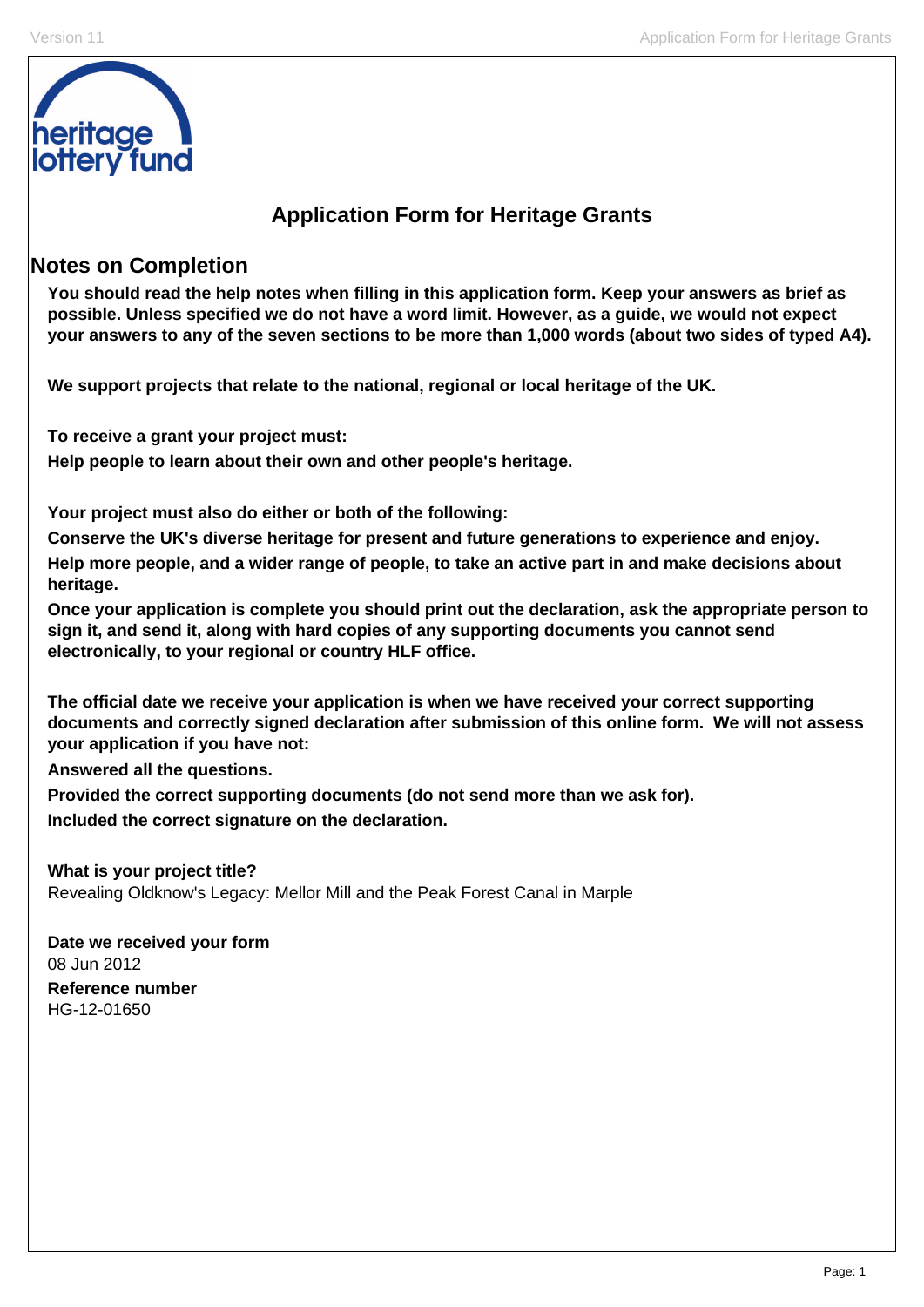## **Section One - Your Organisation Your Organisation**

| 1a Name of your<br>organisation | British Waterways (North West) |  |
|---------------------------------|--------------------------------|--|
|                                 | Address of your organisation:  |  |
| <b>Address line 1</b>           | <b>British Waterways</b>       |  |
| <b>Address line 2</b>           | Waterside House                |  |
| <b>Address line 3</b>           | Waterside Drive                |  |
| Town / city                     | WIGAN                          |  |
| County                          | Lancashire                     |  |
| <b>Postcode</b>                 | WN3 5AZ                        |  |

**1b Is the address of your project the same as 1a?**  No

**If you are not able to give an address, give the full postcode of the nearest building and the name of the site or place.** 

|                                                                               | Address of your project:                                                        |
|-------------------------------------------------------------------------------|---------------------------------------------------------------------------------|
| <b>Address line 1</b>                                                         | 1 Faywood Drive                                                                 |
| <b>Address line 2</b>                                                         | Marple                                                                          |
| <b>Address line 3</b>                                                         |                                                                                 |
| Town / city                                                                   | <b>STOCKPORT</b>                                                                |
| County                                                                        | Cheshire                                                                        |
| <b>Postcode</b>                                                               | SK6 7DF                                                                         |
| 1c Details of main contact person                                             |                                                                                 |
| <b>Name</b>                                                                   | <b>Nick Smith</b>                                                               |
| <b>Position</b>                                                               | <b>Enterprise Manager</b>                                                       |
| Is the main contact address the same as 1a?<br>Yes                            |                                                                                 |
| Daytime phone number (inc<br>area code) - this should not a<br>mobile number. | 01942 405797                                                                    |
| <b>Mobile number (optional)</b>                                               | 07920495083                                                                     |
| <b>Preferred contact number</b>                                               | Mobile                                                                          |
| <b>Email address</b>                                                          | nick.smith3@britishwaterways.co.uk                                              |
| Other public sector organisation                                              |                                                                                 |
|                                                                               | If your organisation is any of the following, please provide the details shown. |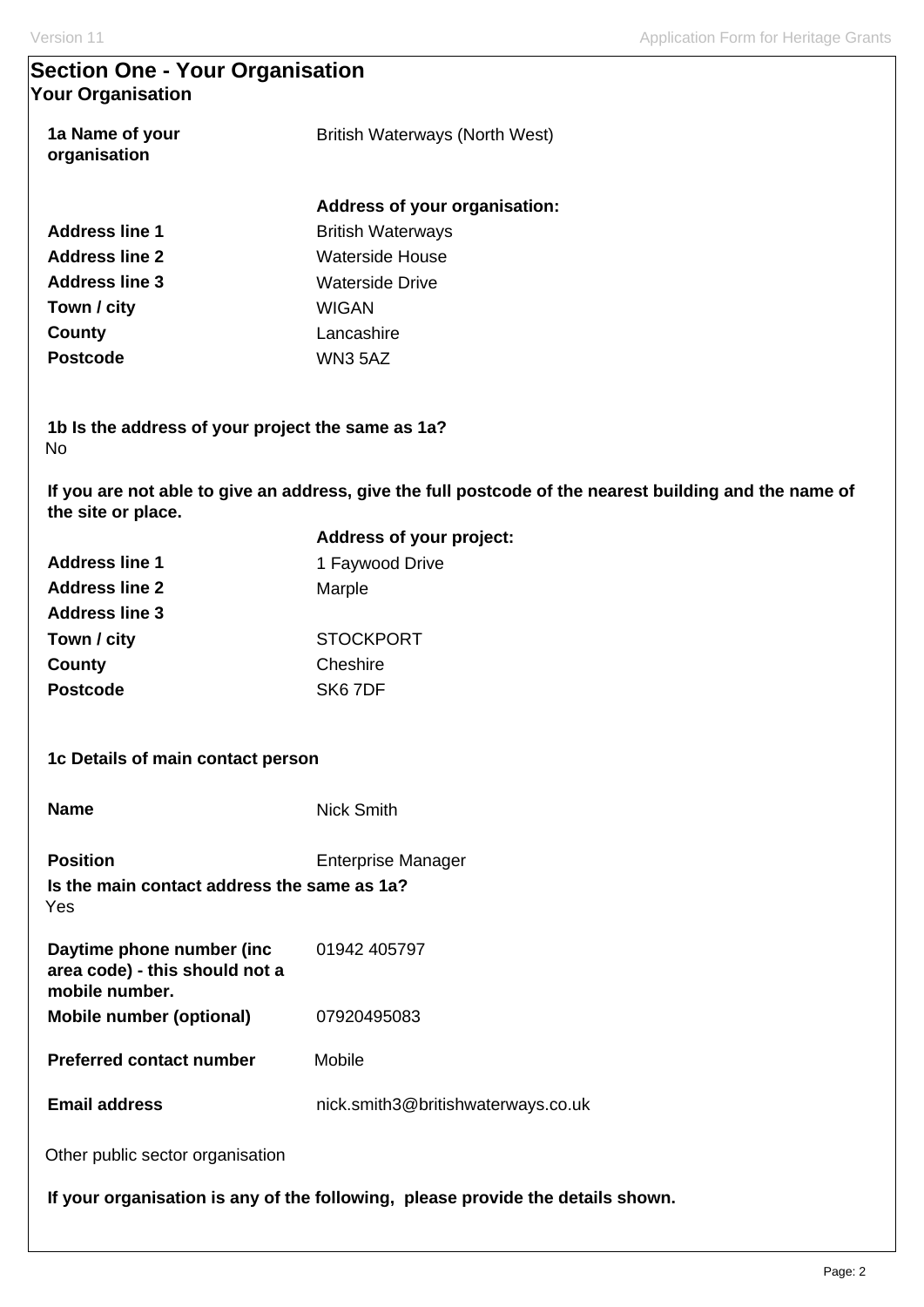### **Company - give registration number**

### **Registered charity in England, Wales or Scotland - give registration number**

### **Charity recognised by HM Revenue and Customs in Northern Ireland - give reference number**

### **1e Describe your organisation's main purpose and regular activities.**

Revealing Oldknow's Legacy is a partnership project between British Waterways (BW) and Mellor Archaeological Trust (MAT). BW as lead signatory to the application will however handle administrative matters relating to the management of the HLF grant (development and delivery), and will be the main point of contact for HLF.

BW is the government funded organisation responsible for maintaining 2,000 miles (3,220km) of inland waterways.

### **1f Describe the size and staff structure of your organisation.**

BW is managed by its headquarters based between Leeds and Watford. The organisation is made up of 11 Waterways throughout England and Wales. Each Waterway is headed up by a manager with a team of supporting staff.

The Chief Executive and majority of the Directors are based in Watford. At a strategic level, the organisation is overseen by a Board comprising 10 members including the Chairman and Vice-Chairman.

From July 2012 BW will cease to be a public body and will transfer into the third sector, becoming the Canal & River Trust.

**British Waterways** 

| 1g Bank account details |  |
|-------------------------|--|
| <b>Account name</b>     |  |
|                         |  |

| Bank / building society name                  | <b>Natwest Bank</b> |
|-----------------------------------------------|---------------------|
| <b>Address line 1</b>                         | 1 Princes Street    |
| <b>Address line 2</b>                         |                     |
| <b>Address line 3</b>                         |                     |
| Town / city                                   | London              |
| County                                        |                     |
| <b>Postcode</b>                               | EC2R 8PA            |
| Sort code (please use the<br>format 11-11-11) | 60-00-01            |
| <b>Select option</b>                          | Account number only |
| Account number                                | 36133310            |
| 1h Are you VAT registered?                    | Yes                 |
| Give registration number                      | GB817231546         |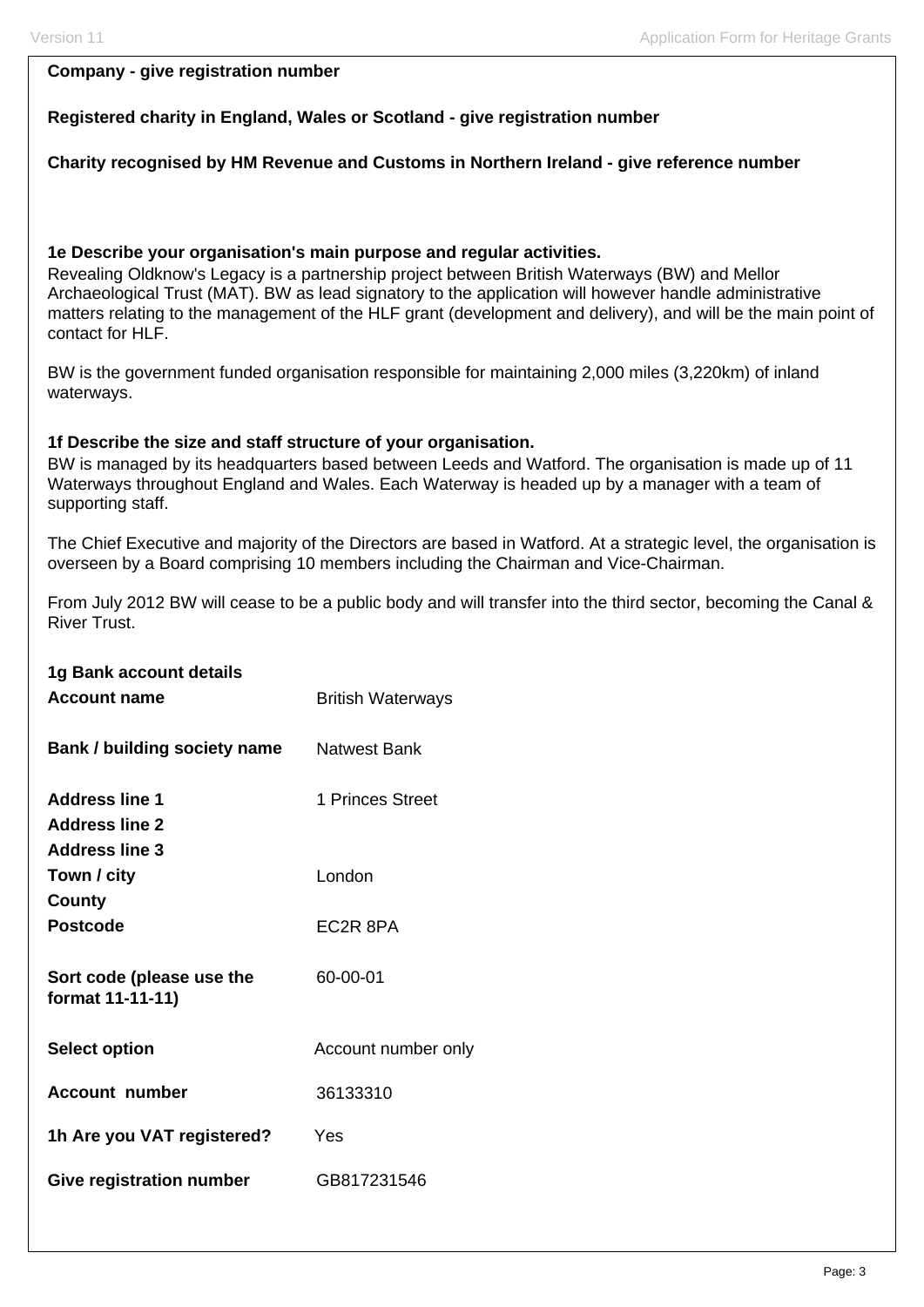| 1i Does your project involve buildings, land or heritage items? |  |
|-----------------------------------------------------------------|--|
| Yes                                                             |  |

**Referring to the ownership requirements in the Introduction, please answer the following questions.** 

**Does your organisation have, or are you planning to take out, a mortgage or other loans secured on the property or item?**  No

**Does your organisation own the building, land or heritage items outright?**  No

**Does your organisation have a leasehold on the building, land or items?**  No

**Who owns the building, land or items?** 

Canal: British Waterways. Mellor Mill site: Roman Lakes Leisure Park Ltd. Limekilns: Stockport Council.

**1j Does your project involve the acquisition of a building, land or heritage items?**  Yes

**1k Have you received advice from us before making your application?**  Yes

**Tell us the name of the person you have discussed your project with**  Rebecca Mason and Charlotte Hazlewood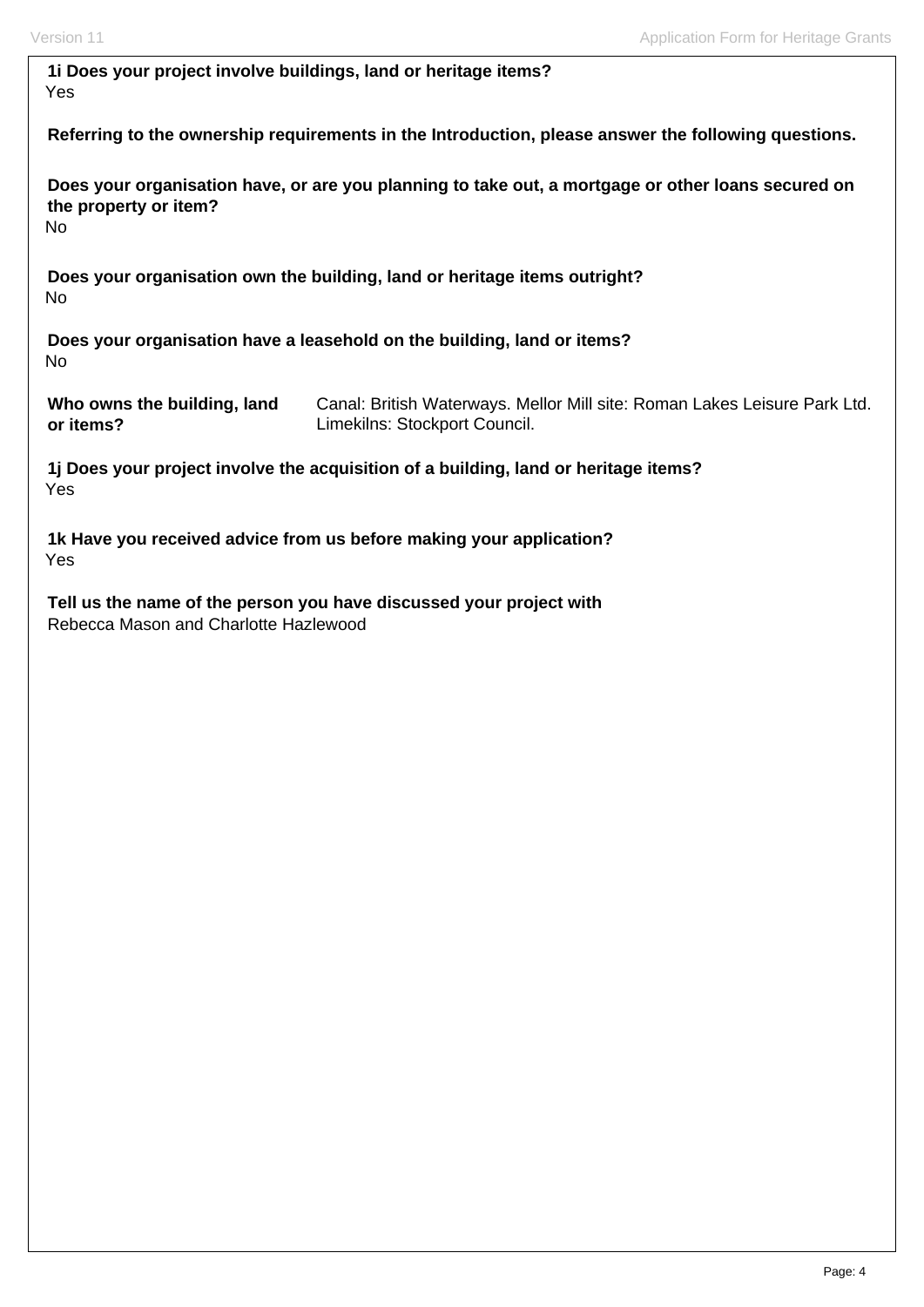## **Section Two - The Heritage**

### **2a What is the heritage your project focuses upon?**

This project focuses on the life of Samuel Oldknow which provides a human story of what the historian, G M Trevelyan, described as 'the great changes in man's command over nature and manner of life, which began in England in the reign of George III'. Born in Anderton in 1756 to a working family, Oldknow made a fortune in the muslin trade by putting out work to hand spinners and weavers and dealing with a merchant in London. He built a house and factories in Stockport in 1784. He became a close friend of the Arkwrights, and bought a large estate in Mellor in 1787 and added land in Marple. Through pioneering industrial and agricultural development, and his promotion of the building of canals and turnpikes he led the change of Marple from a hamlet to a growing town. He borrowed for capital expenditure from the Arkwrights, who inherited the estate when he died in 1828.

We are fortunate that there are plentiful historical records. With the assistance of HLF resources the story will be told to a large and varied audience in both traditional and innovative ways. This story will be specifically linked to new opportunities to view, appreciate and interpret two wonders of the Industrial Revolution: Mellor Mill, now gone, its remains lost in woodland and Marple Aqueduct, still crossed by boats, walkers and cyclists today.

In the 19th century, the Goyt Valley between Marple Bridge and Strines, now a rural backwater loved by walkers, cyclists and horse-riders, was a hive of industry. Today, nothing can be seen of the six-storey Mellor Mill, the largest of its time, built by Oldknow in 1790-92, until through the trees you find the deep wheelpits and cellars. The Mill is of global importance and significance in the history of industrialisation. Looking backward, the impressive water management, with its huge wheel under the centre of the mill and magnificent stone-built tunnels for water and drive shafts, made it the final flowering of water-power. Looking forward, it was the template for the architecturally impressive cotton mills that spread through the region and beyond. After the mill burnt out in 1892, the social history offers an early example of industrial decline; workers had to find employment elsewhere and the site returned to nature. The exposed remains will display this major industrial heritage in the setting of a newly created, small Country Park.

Another aspect of social history came after the fire: the conversion of the north millpond into an early 20th century theme park, Roman Lakes Leisure Park, which attracted thousands of visitors and continues with a more ecological approach today.

A key element of the legacy which does remain in situ and very much in use is the canal network promoted by Oldknow and the Arkwrights. This part of the project focuses on the 2km stretch of the Peak Forest Canal from the Aqueduct over the River Goyt to Marple Wharf at the junction with the Macclesfield Canal. Running adjacent to the centre of Marple, the Peak Forest Canal and its towpath offer stunning views of a varied landscape including parkland, steep hillsides, period residential areas and open woodland. The canal was built between 1794 and1804 for transporting bulk materials. In particular limestone was brought down by tramway from the White Peak to the end of the Canal at Bugsworth Basin (the subject of a separate application being developed for submission to East Midlands HLF). Along the Marple stretch, the outstanding features (which are all listed and are therefore nationally significant) are the 'Grand' Marple Aqueduct (1801) which carries the canal over the steep river valley, the elegant flight of sixteen locks which connect the Upper and Lower Canal sections, Posset Bridge, and Oldknow's warehouse and Lime Kilns. These heritage assets display advanced engineering design, with locally quarried materials used in a vernacular style that is characteristic of Oldknow's taste and willingness to spend to achieve quality. The Peak Forest Canal Society and Inland Waterways Protection Society revived the canal for recreational purposes in the 1960s following decline in its commercial use. It is now a fully navigable part of the 97 mile long circular Cheshire Ring canal route, which is well used for leisure boating and towpath activities. The canal corridor represents the most complete physical remains of Oldknow's legacy within the project area. Restoring and enhancing the relationship of the canal structures to the landscape and local community is integral to the project.

The physical work will consist of uncovering, conserving and making visible the Aqueduct, Lime Kilns and Mellor Mill, but the wider heritage concepts will cover a thematic landscape related to the whole Oldknow estate. This will include Goyt Mill, a large 20th century mill, on the banks of the Macclesfield Canal, other developments in Marple, and south to Strines. There will be briefer references to Oldknow' activities in Stockport and Anderton.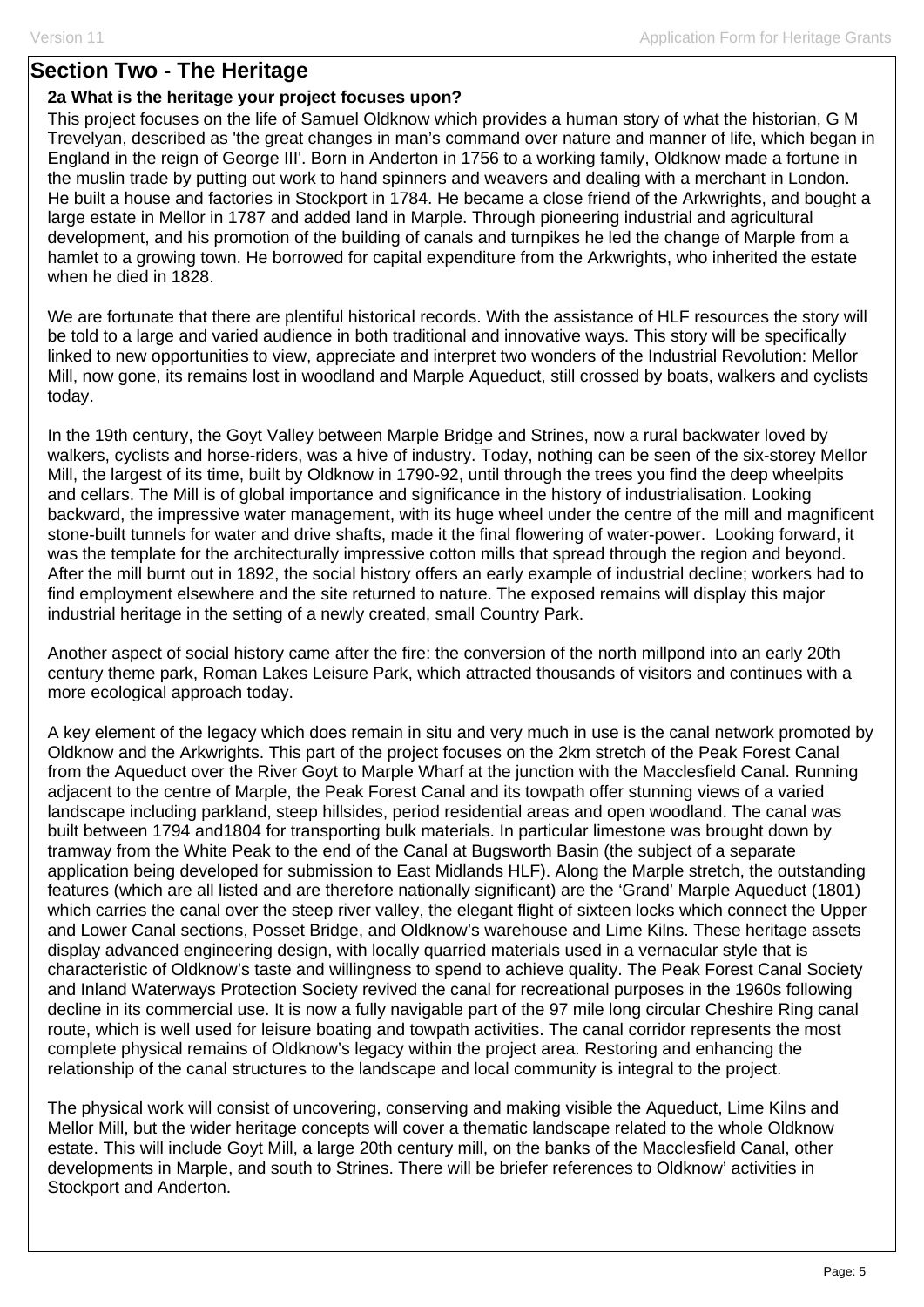#### **2b Why is your heritage important and who is it important to?**

Oldknow's legacy is important in many ways. It is an example of how a man of modest origins could become a leader in commercial and industrial life at the end of the 18th century. He can be said to be the founder of Marple as we know it today. Previously, there was Marple Hall and the tenant farms. After Oldknow, there was a growing town that was an integral part of a road and canal network.

His Mellor Mill and the associated industrial "park" was one of the marvels of the early Industrial Revolution, surpassing the more domestic style of earlier mills. Its fine cut stone can be seen in the recently restored wheelpit, which is approached by multiple staircases. Exposing this small but impressive feature is attracting hundreds of visitors and shows how valuable it would be to display the whole mill complex.

A grant of £15,000 by the Association for Industrial Archaeology for this conservation of the Wellington wheelpit shows the interest of industrial archaeologists. Mellor Archaeological Trust, in association with Friends of Our Valley, recently applied to NatWest Community Force for a grant to kick-start a fund to build an exhibition centre at the Roman Lakes, to cover the life of Oldknow, the former textile industry of Mellor, the leisure park, and the local ecology. The application received 365 votes, the highest in the Stockport area, and so secured a grant of £6250. This recent success demonstrates the value with which the Mill site is held by both specialists and local residents.

The Peak Forest Canal is of importance in three key areas: the socio-economic impact of the industrial revolution, the impressive engineering carried out without the aid of modern equipment and the physical impact on the landscape. This connection links Marple's local waterway heritage to a national and international context which shaped our modern world. The Peak Forest Canal Conservation Area (designated by SMBC in 2000, extended 2008) runs from Woodley to Marple Top Lock and includes appreciable areas on either side of the canal, The project will cover the most impressive section from the Aqueduct up the Locks and past 22 listed structures and 2 scheduled monuments (Marple Aqueduct and Lime Kilns). Additionally, the Conservation Area is joined to the All Saints, Station Road/Winnington Road and Macclesfield Canal Conservation Areas. Two other Conservation Areas, Marple Bridge and Mellor/Moor End, include parts of Oldknow's estate. The Goyt Valley is a Landscape Character Area protected for environmental and leisure value and The Peak Forest Canal and Marple Dale Wood (river valley section below) are Sites of Biological Importance for their character and habitat. These features demonstrate the local, regional and national importance of Marple and Mellor's heritage and landscape setting and the opportunities for learning and engagement with the historic past and present ecological value.

There is strong local interest in the heritage of Samuel Oldknow. A festival and exhibition was held on the 200th anniversary of the building of Mellor Mill and a recent talk at Marple Local History Society attracted an audience of around 75 people. The works of Oldknow, particularly in relation to the Canals and Lime Kilns, feature prominently in the Vision for Marple (2010), prepared by Marple Civic Society and supported by Stockport Council and many local community interest groups. 64 groups and individuals were actively represented during the consultation process for the Vision. The Vision for Marple places the town's heritage and environment, specifically its canals, Marple Aqueduct, Lime Kilns, Mellor Mil and Roman Lakes as drivers for attracting increased numbers of visitors. A key aim is to develop the appeal of Marple's heritage beyond the current audience to ensure that it is valued and conserved for the future.

In addition to the local community, development of the heritage asset of Mellor Mill and the Peak Forest Canal Corridor is important for many other users: tourists; professionals and amateurs concerned with industrial history and its social impact; primary schools, with an emphasis on the life of the apprentices; secondary schools for the history of the Industrial Revolution; volunteers learning new skills as they conserve the remains of the mill and the limekilns; and families and others who come to enjoy a day out in the country and incidentally absorb an understanding of their heritage. It has previously been demonstrated that many local people are willing to offer their time and expertise to projects in their community. Current high youth unemployment can in some part be tackled by training programmes, providing individuals with the skills, accreditation, experience and knowledge to help for future employment.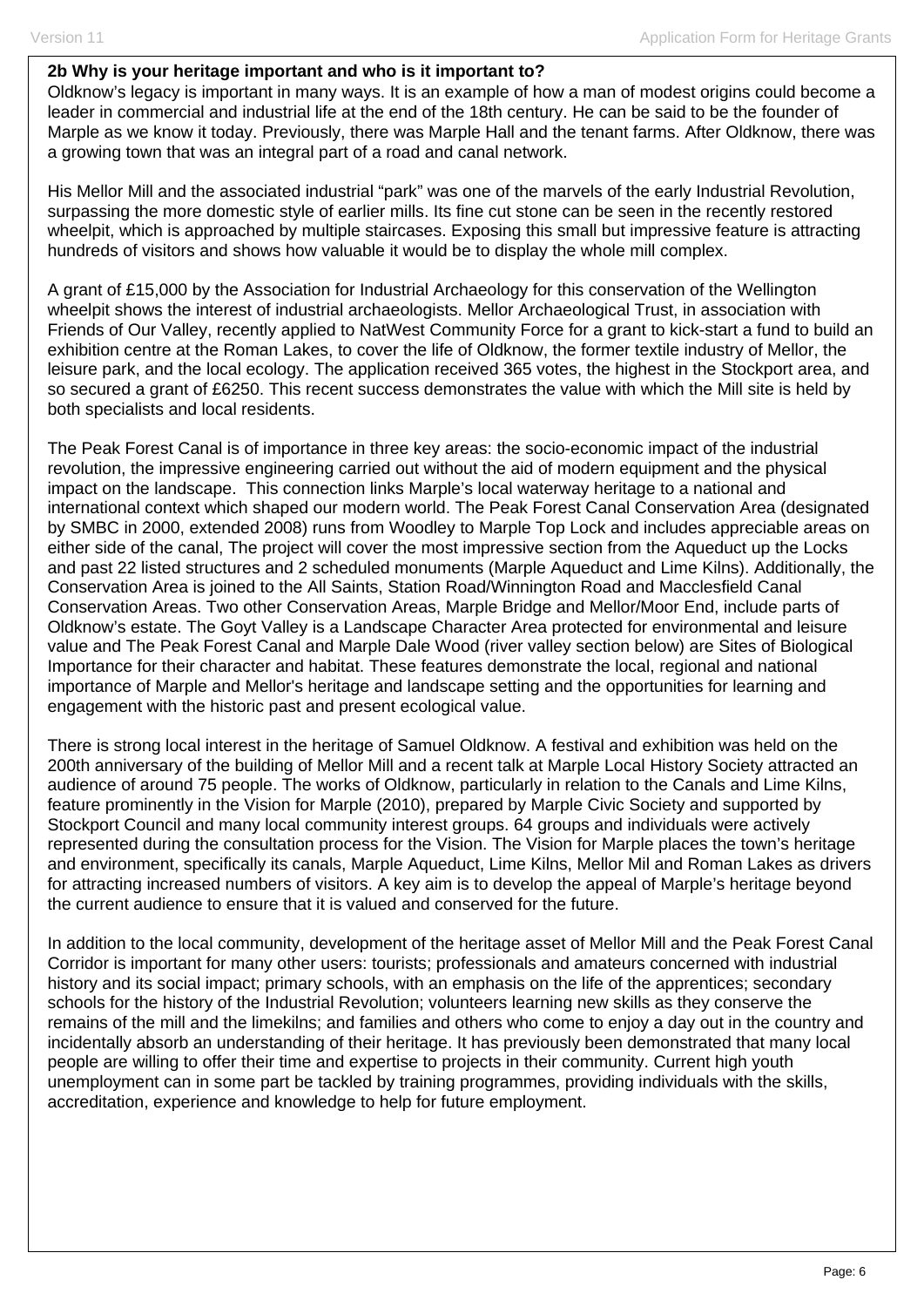#### **2c How do you manage your heritage today?**

The heritage assets within the project area which we will use as drivers for the Oldknow story are managed by a number of organisations – all of whom are partners to this bid. One aspect that runs across all the sites is the huge and very valuable contribution that volunteers currently make to the management of the Marple and Mellor heritage. For example, Marple Locks Society undertake lock greasing and painting over the Marple Lock Flight on a regular basis and through a self managed system of working approved by British Waterways. Volunteers from the Mellor Archaeological Trust are regularly working on exposing additional parts of the Mellor Mill site.

British Waterways (BW) care for Britain's 200 year old network of historic canals, rivers and docks, which attract over 13 million people each year for walking, cycling, angling, boating or simply the peace and quiet. The Canal & River Trust (CRT) is due to launch in July 2012 and will keep the management structure of BW and will retain responsibility to manage and maintain Britain's canals including the Peak Forest Canal. Monthly length inspections by local teams provide an overview of the Peak Forest Canal Corridor and annual inspections on standing structures provide a brief engineering assessment. Dealing with a 200 year old asset is an expensive business and the funds available do not enable all recommendations to be implemented, particularly if they relate to amenity aspects, therefore prioritisation is of vital importance. More detailed inspections are undertaken on key structures and Marple Aqueduct is one of these. The last inspection (2005) indicated that the structure is deteriorating in a number of ways and remedial maintenance is planned as set out in 3b specifically to address the effects of tree and seedling damage. Overgrown trees and ground conditions around the Aqueduct limit its visibility, access and enjoyment.

The overall heritage of Mellor is investigated and looked after by the Mellor Archaeological Trust (MAT) with support from volunteers and Friends and an association with the Mellor Society, Mellor Church, the Marple Local History Society, Marple website and Stockport Council. Although most excavations are back-filled, one section of an Iron Age ditch has been left open for public viewing in an area with interpretation boards, which is being given to the Council. Access to the Shaw Cairn site has been provided. Finds from excavations are handed to Stockport Story Museum for display and archiving. Later historical documents and building surveys are recorded, catalogued and held by Marple Local History Society. Information is made available to the public through books, maps, DVDs, a website, talks and visits to sites. A schools programme is being continued by the local authority. Volunteers on the Mellor excavations have gone on to run archaeological groups in South Manchester, Holcombe Moor and Glossop. A-level students, who first dug as volunteers, have gone on to complete degrees and work as professional archaeologists. The work at Mellor Mill will build on the successes of previous projects, expanding the impact, and training future custodians of the historic environment.

The £15,000 grant from AIA (plus £5000 of MAT funds) has enabled the Wellington wheelpit under the centre of Mellor Mill to be uncovered. The work has been carried out by Robert Humphrey-Taylor, a MAT Trustee and builder, with help from many volunteers. The owners of the site, Roman Lakes Leisure Park (RLLP), have made public access freely available along a path to a viewing platform. This is attracting many visitors. With only limited fencing, there is no physical barrier to entry to the rest of the Mellor Mill site, but it is private land and is not officially open to the public. If the site is developed, a lease from RLLP at a nominal rent will allow public access with paths, viewpoints and information boards. A Mellor Mill Trust will be responsible for maintaining the site, with help from the owners of RLLP, Friends of Our Valley, and volunteers.

Stockport Council manage their heritage through an executive member covering heritage and the conservation team in the Planning Department who have played an important role in developing this application. Minimal management has taken place to the Lime Kilns since they were boarded up by Stockport Council in the 1970s for safety reasons because they were considered unsafe. They too are surrounded and covered with vegetation. There are no signs in the town or information on site to explain where or what the Lime Kilns are and they therefore remain largely unknown and out of sight.

### **2d How do people get involved with and learn about your heritage now?**

Currently there are a variety of opportunities for people to engage with Oldknow's legacy in the Marple and Mellor area. However we believe that these are fragmented and lack an overarching coherence. This project seeks to address this key issue.

Mellor, which includes Ludworth and Marple Bridge within the parish, is a cusp of land, lying between the Rivers Goyt and Etherow and a ridge on the east. It links the High Peak of Derbyshire to the Cheshire Plain.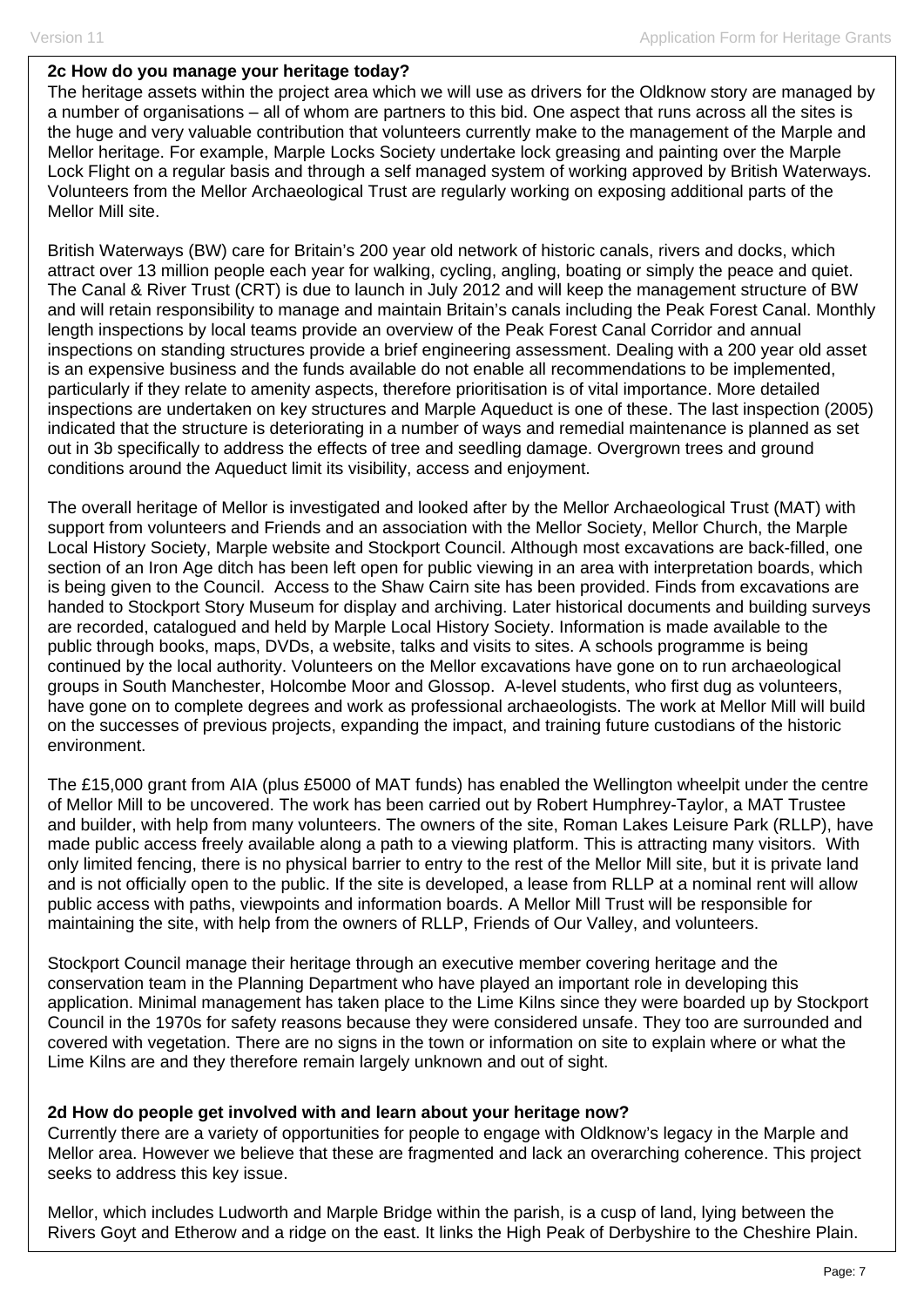Local historians have studied and described the heritage for many years. The Church, with its ancient font and pulpit, is open to visitors and other buildings dating from at least the 15th century can be seen by walkers who follow the many footpaths. In 1998 an Iron Age hill-fort was discovered in the Old Vicarage garden next to the Church. With three HLF grants at increasing levels, the Mellor Archaeological Trust in association with the University of Manchester Archaeological Unit has found evidence from Mesolithic, Neolithic, Bronze and Iron Ages, Romano-British and medieval times. The last grant, Mellor Heritage Project 2007/9, covered the whole history of the whole parish, including trial digs at Shaw Cairn and Mellor Mill, building surveys, and study of archives. Over the years several hundred volunteers, ranging from 17 to 70+, have dug on the site and around 200 people have become Friends of the Trust. Depending on the weather, between 800 and 1300 visitors have come to annual Open Days. Hundreds of copies of annual booklets, a heritage map and booklet of trails, a 2003 video and a 2006 DVD have been sold. Around 750 copies of the latest DVD, Living on the Edge: a history of Mellor, Ludwoth and Marple Bridge, have been bought by the public. Around 500 copies of the book, "Mellor Through the Ages: times of importance and times of obscurity", which was published in June 2011, have already been given away or sold. The website, mellorheritage.org.uk, which is currently being given a face-lift, was a runner-up in the 2008 British Archaeology Awards and is widely viewed around the world. It led to volunteer diggers coming from Australia and South Africa. Magazine articles, press reports, talks to diverse local groups and, more widely, to archaeology and local history societies, conference presentations, advertisements for events and the local and archaeological grapevine spread news of the Mellor Heritage to others.

More particularly, the heritage of Oldknow and Mellor Mill is known to many through publications and through visits to this part of the Goyt Valley. The actual mill site is privately owned. Nevertheless many people wander onto the site and find the deep holes of the wheelpits and the entrances to the tunnels (which local children explore!). Following the trial digs, guided tours have been held during the Festival of British Archaeology in 2009/10/11 with around 150 people joining the tours each year. The opening of the restored Wellington wheelpit attracted an audience of about 150. Now, a typical Sunday brings around 100 visitors walking past and coming down to the viewing platform with others during the rest of the week. The Mellor Mill activity is publicised at the Roman Lakes Leisure Park. With the site opened up and greater publicity, we can expect thousands of visitors a year, drawn by the importance of the industrial archaeology or attracted in as they explore the beauties of the Goyt Valley.

Hundreds of boaters pass through Marple every year, as they follow the Cheshire Ring or explore other parts of the canal network, and many moor in Marple. The Peak Forest Canal towpath is a free-to-use asset available to use all year round unless works undertaken necessitate a temporary closure. It is well used by walkers and cyclists and is also integral to a number of local walking routes including parts of the river valley. The British Waterways website (www.waterscape.com), is aimed at providing practical information to a wide range of leisure users, mainly directed at marketing rather than for educational purposes. Limited on site interpretation includes a Blue Plaque and two ageing interpretation panels at the Aqueduct and information on the Cheshire Ring at top lock. The wide towpaths and areas around the locks along the canal corridor provide space and potential for improvement. Therefore whilst people can physically engage and explore the canal there is limited understanding of the wealth of history which surrounds them and how this links in with the wider Oldknow story.

The River Goyt valley has a distinct 'hidden' quality which is enhanced by limited car access. At present there is no easy link from Marple Aqueduct to the lower level paths and bridleways in the area, which limits full appreciation of the Aqueduct. Sensitive clearance of overgrown trees and vegetation and provision of a more accessible route to Brabyns Park would provide the opportunity to reinstate the Aqueduct's visible landmark status as it crosses the river. Dramatic views from both below and above will show the magnificence of the Aqueduct and adjacent railway viaduct. When a route is made from the towpath on the north bank of the canal down to Brabyns Park the river can then be followed to Marple Bridge which then links through to Mellor Mill. All routes will be signed to enable improved access.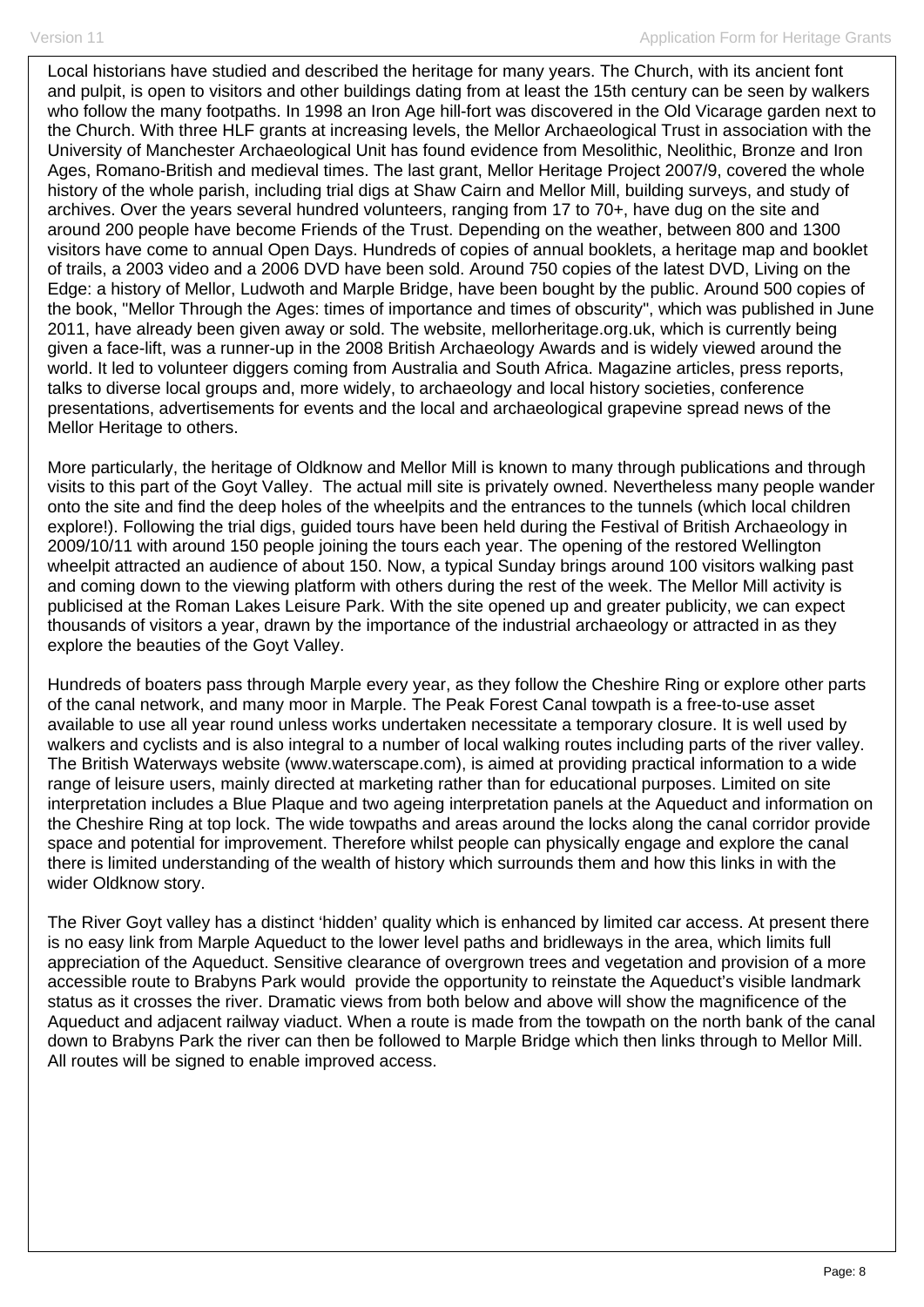# **Section Three - Your Project**

## **3a What is your project? (up to 200 words)**

The project aim is to provide enhanced access and learning opportunities for a large and diverse audience, through the conservation, display and interpretation of major heritage sites that show the immense impact of Samuel Oldknow on Marple and Mellor. The project will:

• Reveal the physical heritage: excavate and conserve the Mellor Mill complex; repair the Aqueduct and improve its aesthetic visibility; conserve the limekilns.

• Showcase the social and industrial history: promotion of canals and turnpikes; textile manufacturing in Mellor; Oldknow's contributions to agriculture; links to Oldknow in Stockport; Marple becoming a town; Goyt Valley becoming a Manchester lung.

- Enhance environmental value of the canal corridor and Goyt Valley.
- Extend opportunities for volunteer engagement.
- Provide opportunities for training in heritage skills.
- Take the Oldknow story to a diverse audience: DVD; books; websites; on-line digital access; interactive 3D visualization.

• Enhance visitor experience and informal learning opportunities: interpretation boards; trails linked to wider network; canal corridor; Mellor Mill complex in a country park; public display of finds and interactive exhibits.

- Provide improved formal learning experiences: school visits; community activities; Open and Study Days;
- Set up a clear management structure to steer the delivery of all the above.

### **3b What will your project do?**

The project has three main themes: Conservation and Display, Awareness and Learning, and Access and Participation which closely relate to the main aims and objectives of the Heritage Lottery Fund.

Conservation and Display:

• The Aqueduct will be structurally conserved through £300,000 of planned maintenance repairs by British Waterways in accordance with its statutory remit; including cutting back and managing trees and vegetation on the structure, repairing damaged masonry and steel ties to arches. Non-essential conservation works beyond this budget includes aesthetic masonry repointing and addressing frost aggravated delamination of stonework facings to supporting piers restoring strength and preventing further deterioration. Amenity value will be enhanced by clearing some trees and providing access and good views from below.

• The three area of the Mellor Mill site will be further excavated and exposed through supervised and managed volunteer work to clear trees and undergrowth, mark outlines of buildings, expose walls, wheel pits, tunnels, engine area, flue from boiler house, gasworks etc. Conservation works will use lime mortar and appropriate and necessary repairs will be carried out to infrastructure. The heritage will then be open to the public in a country park.

• The presently boarded up Lime Kiln remains require investigation and potential repair to enable public access and promote understanding of their importance to all of Oldknow's endeavours. It is then proposed to appropriately conserve the remains. A community dig will uncover the surrounding area.

• The project activities will be recorded to augment understanding and a Conservation Management Plan will be prepared to guide how each element is managed in the future.

• The status of the canal and valley settings provides scope to develop ecological and environmental understanding and awareness.

### Awareness and Learning:

• Maintain access to all sites, providing for involvement of a wide range of skilled and unskilled volunteers by offering accredited and non-accredited training and work experience opportunities suited to attract a wide and diverse audience. E.g. specialist conservation repairs; summer archaeological excavations; community digs at the Lime Kilns and Mellor Mill; clearing and tidying of vegetation; Green Badge Guides; heritage led walks.

• Capitalise potential for heritage skills training, including developing appropriate courses alongside Higher Education such as Stockport College; best practice guides in heritage skills development and delivery; Link to Northwest Heritage Skills Hub. Working with other organisations where appropriate, to identify those individuals who would most benefit from skills training in terms of future opportunities.

• Visitor Information: to include on-site boards, smartphone access, printed or digital trails; geocache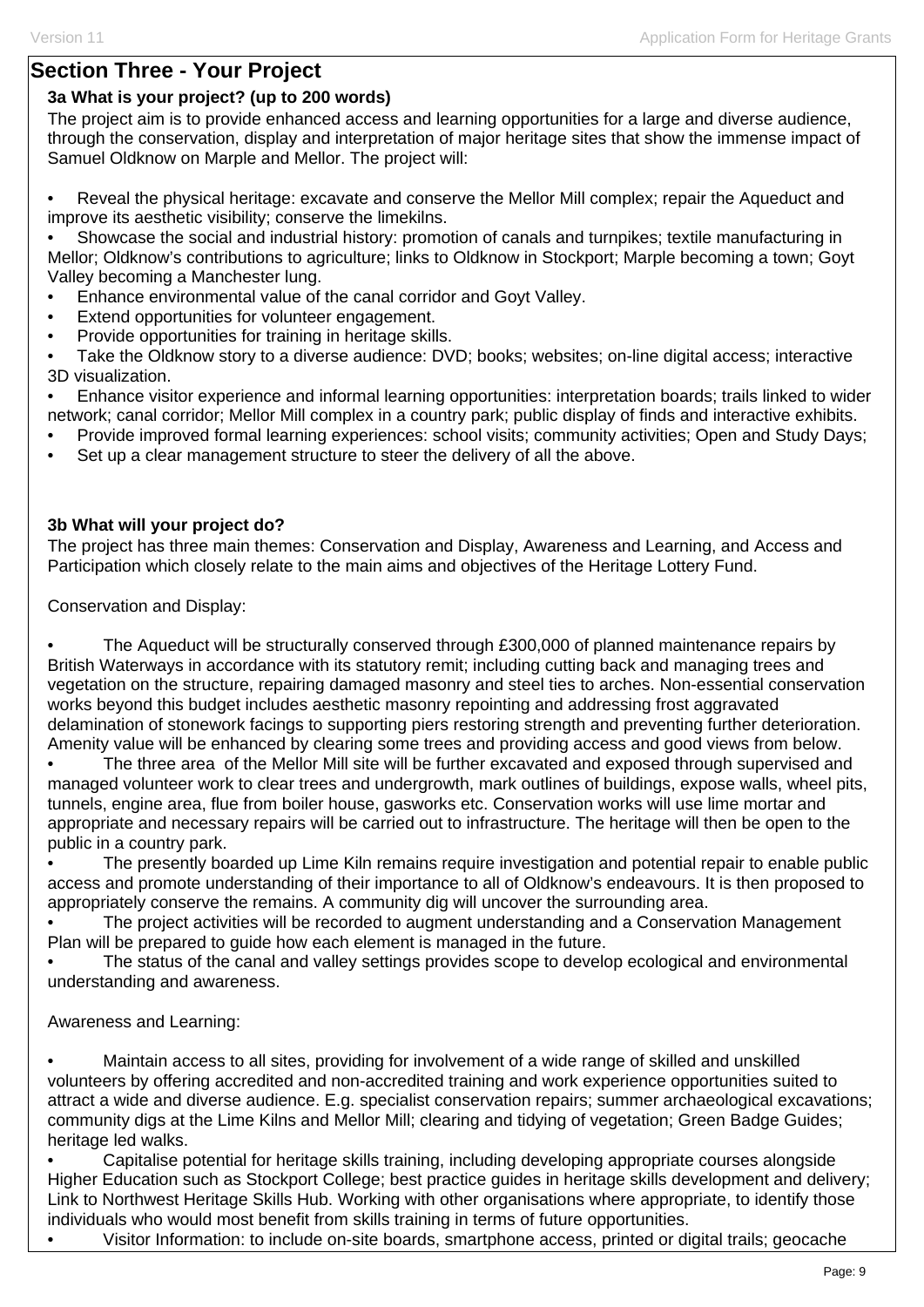trails; direction signage; booklets, DVDs and web pages to entice and inform people about the projects heritage linking to walkers, boaters, cyclists and families already attracted by what the area offers and specifically attracting new wide and varied audiences.

• Specific Interest: will tell Oldknow story and provide wider industrial heritage links articulated e.g. through Greater Manchester Tourism/ Modern History; articles to the Industrial History Sector; talks and visits for local groups and industrial history societies; lectures, study days / conferences on the heritage history.

• Pioneer use of innovative IT in heritage projects inspired by Manchester Metropolitan University and StarDot Star to make the project site digitally accessible through the use of innovative technology beyond QR codes, develop digital resource appropriate for schools, history groups and visitors that offers: interactive learning; 3D visualisation of the mill and canal complex; websites as a creative resource to engage people with heritage.

• Target learning at both KS2 and KS3 audiences; build on links with local schools; extend and adapt for family audiences; additional theme of drawing inspiration from creative period and links with today's potential for innovation; consider relevance to HE e.g. regeneration, tourism and heritage.

Access and Participation:

• Improving physical and aesthetic access to the three enhanced heritage assets in the context of their respective natural settings is considered fundamental to how they are understood, enjoyed and therefore appreciated and conserved in the future and forms the basis for the proposed Access Management Plan.

• This will include clearing and managing overgrown trees; addressing maintenance; creating welcoming paths that invite exploration and visits; enhancing viewpoints. Improved car access to the Roman Lakes for Mellor Mill will be supported by the Friends of Our Valley group; short term boat moorings to be provided by the aqueduct; enhancing the green space around the limekilns.

The project also aims to deliver or help enable future delivery of improved connectivity to and between the three heritage sites and wider project area through the Access Management Plan. The Vision for Marple report produced by Undergraduate Students contained some ideas that were well received in consultation indicating that this would be popular locally.

• Volunteering: opportunities will harness skills and interest of a strong local volunteer force both informally and structured to provide appropriate return; local demographics suggest a large retired contingent in addition to which archaeology, heritage and inland waterways elements will attract special interest enthusiasts indicating a healthy number of volunteers and the need to be innovative to attract less obvious groups to participate and benefit from this enthusiastic core.

• Audience Development: innovative activity development to attract wider and new audiences will include targeting particular identified local communities and interest groups who do not usually participate in heritage related activities either through piquing interest in a particular project, e.g. oral memories; or by considering specific needs, e.g. potential partners include New Horizons, a local organisation that provides day trips on their specially designed boat suitable for people with disabilities.

• Community Participation: the voluntary aspects and proposed management structure with 'advisory group' supports the projects aims through opportunities for people to get hands on involved or to provide input and expertise across the project.

• Local Events: regular Events are well attended and can be used to showcase the project whilst widening attraction and appeal and increasing value to these and local independent shops and cafes which the project will include in planning. The project will provide co-ordinated Annual Open Days and Heritage Events; across the three sites and potentially other HLF projects such as the Iron Bridge; share resources e.g. horse-drawn boat with events at Bugsworth Basin; and showcase links.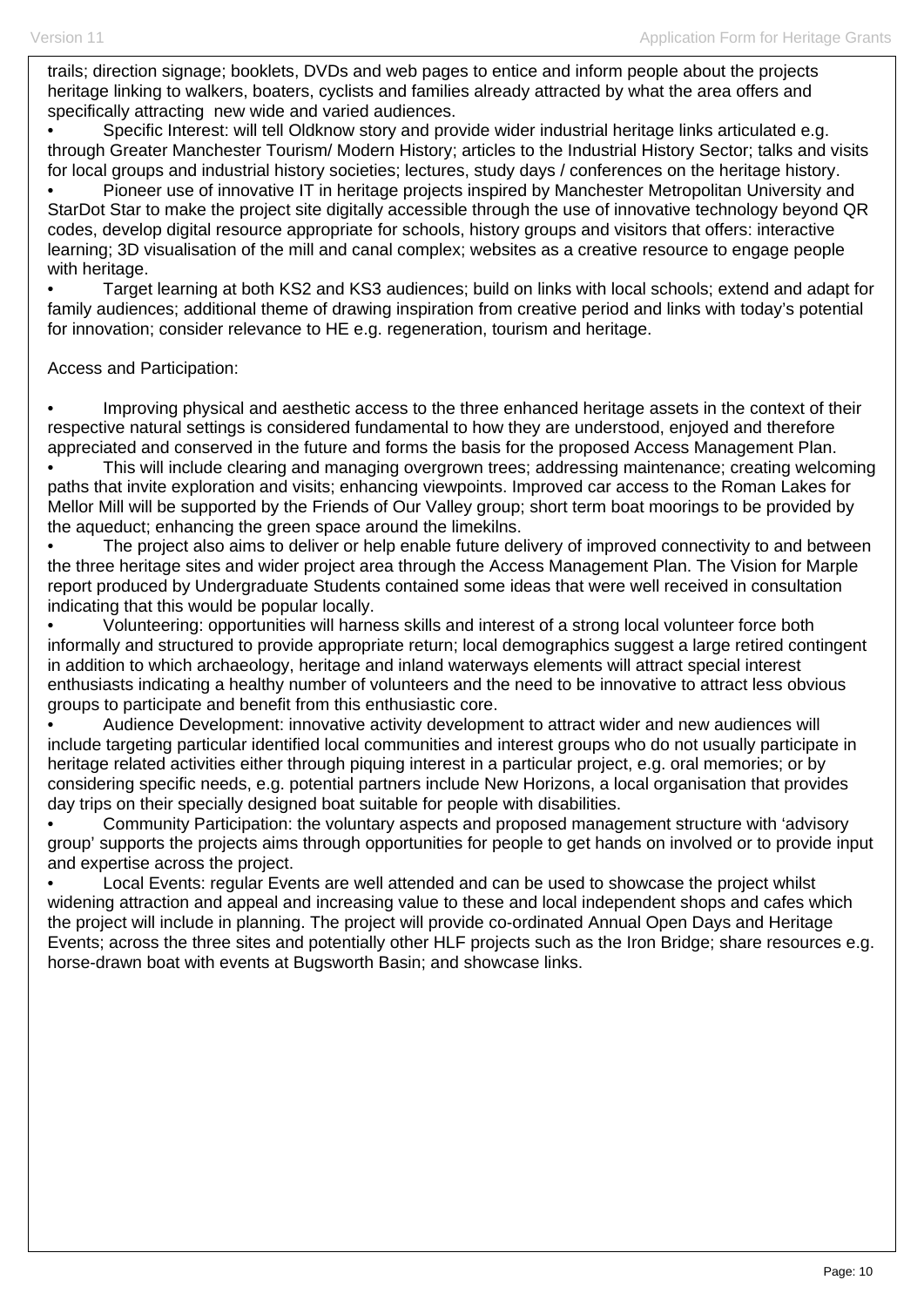#### **3c How have you arrived at this project?**

The project results from two independent initiatives in contiguous areas and each related to the impact of Samuel Oldknow: (1) reflecting Marple as it is today; (2) reflecting Mellor as it was through the 19th century. Together these form a major part of the Vision for Greater Marple, which is supported by Stockport Council's Conservation and Heritage Strategy and the efforts to increase tourism through the Stockport Visitor Strategy Action Plan 2007-2012.

The two organisations, MAT and BW, have been helped in their cooperation by the Marple Vision Partnership, whose Chair, Councillor Susan Igham, writes "Marple Vision Partnership, as an overarching organisation driving the Vision for Marple and facilitating partnership working of the many Community interest groups in Marple, wholeheartedly supports the project. MVP sees the project as integral to delivering the Vision and a major contributor to the transformation of Marple to a uniquely important heritage destination town."

The Vision for Marple itself arose from discussions between the Civic Society and British Waterways over the future of Marple Wharf which identified the under development of the Macclesfield and Peak Forest Canals as a resource for local use and to attract more visitors in order to bolster the Town's economic prospects. In 2010 after extensive, strongly supportive community consultation, it was subsequently presented to and supported by Stockport Council and the Marple Vision Partnership was formed to take it forward. Around the same time, the need to undertake repairs to Marple Aqueduct led British Waterways to focus on their duty to protect the historical integrity of the canal corridor, an even more important aim for the Canal and River Trust. The Vision document, Conservation Area status and public consultation have underpinned the demand for the project.

In the event that Lottery funding is not granted British Waterways will use funds allocated to proceed with the planned necessary repair works to the Aqueduct and consider a possible way forward for its stone piers. However, the organisation is not in a position to fund beyond this and the opportunity to renew the Aqueduct's landmark status and to re-engage the local community with this hidden treasure, together with all the associated conservation, interpretation and tourism benefits outlined will be lost. This would be particularly unfortunate given the potential opportunity that the project has for connectivity to other heritage features in the area.

The successful Mellor Heritage Project 2007-9, including the trial digs, demonstrated the importance of Mellor Mill and the great benefit that would come from its opening up as a heritage asset for the public. This has long been the ambition of the Sewart family who own the site, but they have lacked the resources to do so. In 1986, the Greater Manchester Archaeology Unit surveyed the site and sent a short report to the Director of Development and Town Planning at SMBC. In the covering letter, the Director of GMAU comments "the remains are a highly significant monument of regional significance......[we] hope to be able to pursue a programme of survey, research excavation, conservation, and presentation of the site and its immediate surroundings." Unfortunately, it was not possible to find funds for this work.

Although not only the remaining walls of the mill but also other surviving buildings, including Oldknow's mansion, were demolished by the 1950's, when heritage assets were less appreciated, the site has long been recognised as interesting and important. In a more adventurous time, the local youngsters explored the tunnels, even climbing the flue up the hill. More seriously, the finding of Oldknow's records in the loft of a workshop led to research by Professor Unwin and the publication in 1924 of "Samuel Oldknow and the Arkwrights, Industrial Revolution at Stockport and Marple". In the 1970's, Professor Ashmore covered Mellor Mill in a WEA class, which led to the publication of "Historic Industries of Marple and Mellor" in 1977, updated in 1989 by Ann Hearle and Tom Oldham. In 1990, Marple celebrated the 200th anniversary of the building of the mill with a festival.

More recently, tours of the Mellor Mill area in 2009/10/11 during the Festival of Archaeology have aroused great interest. Another recent development is the formation of Friends of Our Valley, who are working to encourage visitors to enjoy the beauty, open air, wildlife and opportunities for walking, cycling, horse riding and fishing in this part of the Goyt Valley. They are keen that the industrial heritage should also be promoted. The three areas of the Mellor mill site would become a small country park with a historical input. In summary, there has long been a desire to do justice to the heritage of this major achievement of the early Industrial Revolution. With the strength of the Mellor Archaeological Trust with its hundreds of supporters and volunteers, now is the time to carry this out.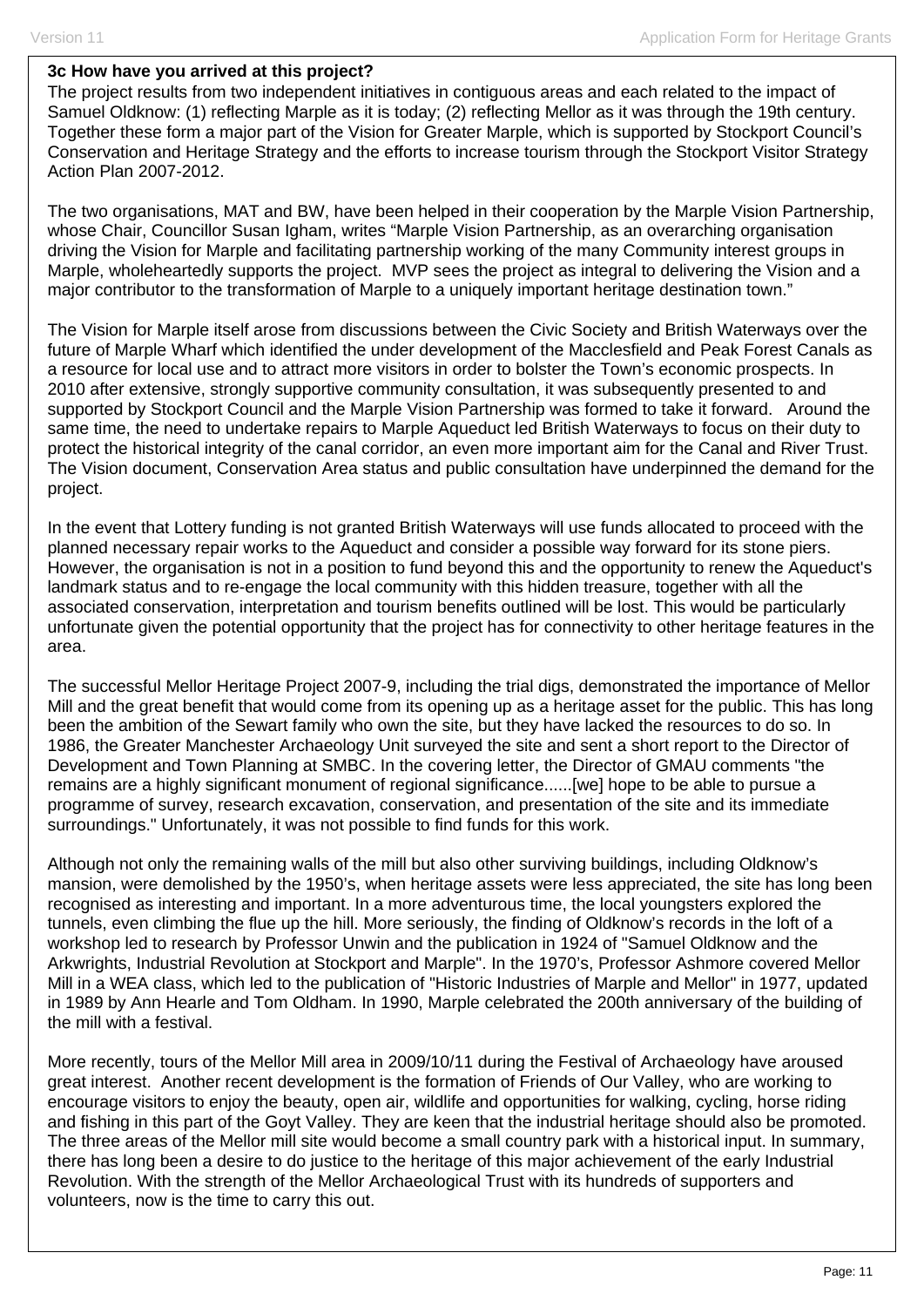There are practical reasons to act now. The 1986 survey of the wheelpits and other features of the industrial complex indicated that there had not been much deterioration since the demolition of the mill. The bulging noted in 1986 has increased and led to incipient collapse of stonework. Trees are growing and causing damage. There has been much greater loss since 1986 at Mellor Lodge, Oldkow's house. The survey reports "Much of the fine stonework of the garden walls survives many of its [the garden's] salient features may still be traced, and a number of exotic plant species and trees survive." This is not what one sees today as one struggles through the undergrowth and fallen trees. However it is not too late to carry out a restoration of the garden. Although the rate of deterioration throughout the site is slow, it will become increasingly difficult to save its heritage value unless action is taken now.

A meeting with Professor Keri Facer of MMU, joint author of the NESTA Futurelab report, "Designing educational technologies with users", and two of her colleagues introduced fresh approaches to appreciation of our heritage for young and old from a diversity of backgrounds. The ongoing advances in IT offer new ways to present material for formal and informal learning, which were not available even five years ago.

In summary, these two initiatives have been brought together to advance the enjoyment and understanding of the Marple and Mellor heritage dating from the late 18th century.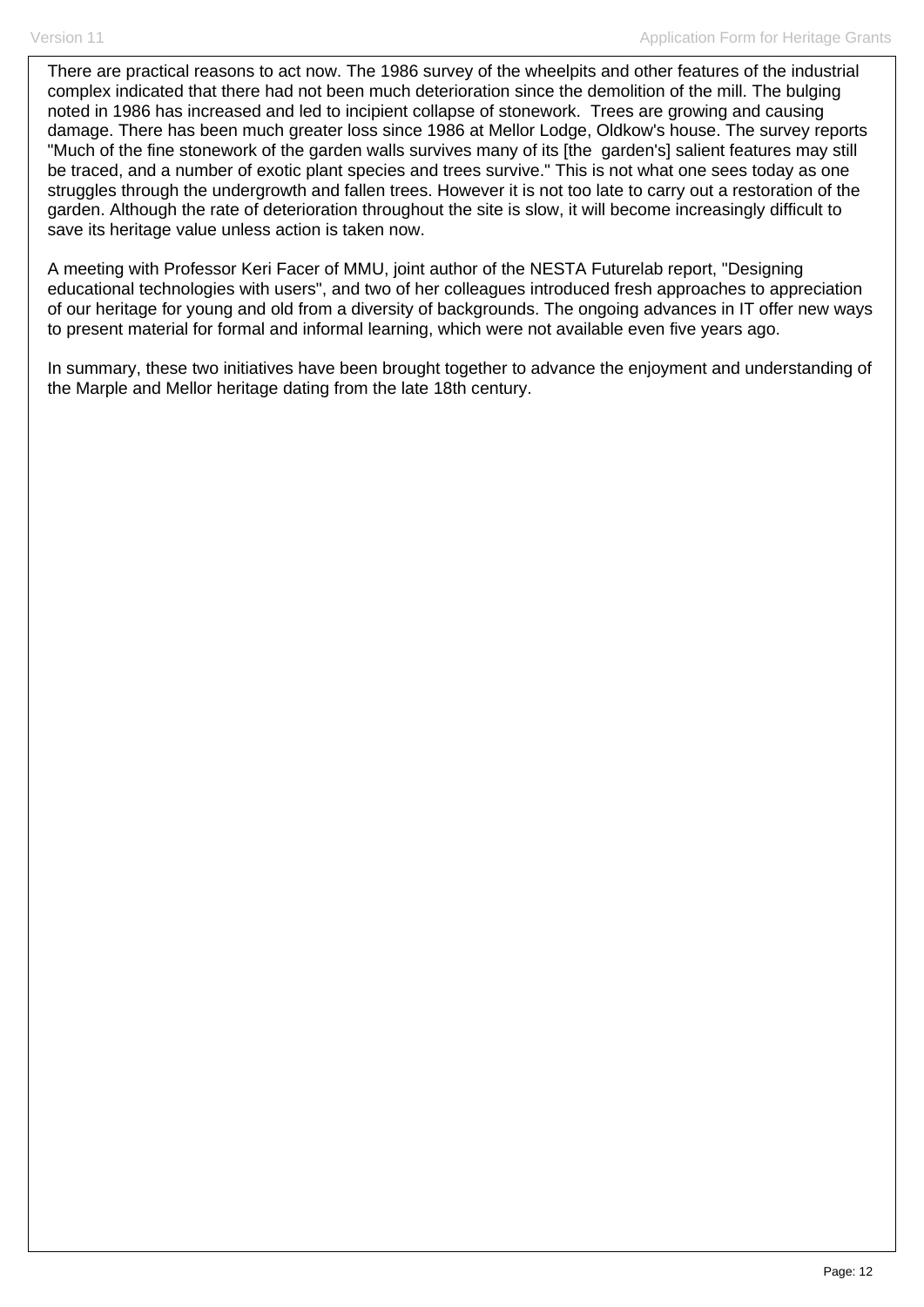### **Section Four - Project Outcomes**

### **4a What difference will your project make to your heritage?**

The project will encompass the achievements of Samuel Oldknow in making Mellor a major industrial centre in the 19th century and through his promotion of the Peak Forest Canal creating Marple as the town that we know today. Not only are there physical structures and remains to be seen, but there is also a story of great social, industrial and commercial changes that can be linked to Oldknow's career.

Although the Mill cannot be reconstructed to its former glory, the foundations and below-ground works will be uncovered and stabilised as a result of this project. Instead of just reading that there was once a huge textile mill on the site, visitors will be able to appreciate the scale of the factory, workshops, gasworks and mansion. Indeed the fact that the relics were lost to view in woodland, much of which will remain, is a demonstration of how landscape can change from countryside to factories and back to nature in less than 100 years. The physical remains in the three areas of the industrial and domestic complex will provide the "hard" evidence of the heritage, but links to the social, economic and industrial history will provide the "soft" learning experience, which will be made accessible in an organised way through talks, educational visits and guided tours. For people in their own time there will be publications, a DVD, exhibits in an exhibition centre and interaction on digital devices.

Despite being one of the most picturesque and dramatic locations on the canal network in the North West the Peak Forest Canal in Marple is not achieving its full potential. Rich in heritage, the opportunities for engagement and understanding of the asset and its role in the story of Samuel Oldknow are currently limited. Significant capital investment will create a step change in the current condition of the standing structures and enable a suite of innovative on-site and off-site interpretation relating to the waterway to be designed for the corridor. Masonry repairs to and vegetation removal from the Aqueduct will improve its aesthetic value as well as secure its integrity. Access improvements will create a more useable and inviting waterway corridor for all users. Works to the Lime Kilns will raise the profile of this important yet neglected Monument.

By the end of the project, Oldknow's legacy across Mellor and Marple will be revealed and rehabilitated, legible and coherent. It will be subject to a management and maintenance regime drawing on local stewardship, ongoing volunteer support and public engagement.

### **4b What difference will your project make for people?**

Activities delivered through the project will engage with a diverse range of people and build on previous heritage projects delivered successfully by the two partners (including Lune Aqueduct and Mellor Heritage Project). There will be a great impact, both during the project and in the longer term, on people who are not yet actively involved in their local heritage. Local residents and visitors will be able to appreciate how this rural area on their doorstep was once a centre of industrial activity dominated by a huge mill and was transformed by the building of the canals. Boaters on the canal and walkers and cyclists on the towpath and through the Goyt Valley will add an understanding of the heritage to their enjoyment of the beauty of the area.

As in previous Mellor projects, a large number of volunteers from many ages, backgrounds and locations would become involved with their heritage. Some would help in the hard work of clearing undergrowth, making paths, building steps etc. This can include the development of practical skills by students of construction and related subjects at Stockport College or elsewhere. Others would join archaeological excavations or work on approved conservation of exposed features both at the mill and along the canal. This is an opportunity to increase heritage skills, both among volunteers and in cooperation with the successful Heritage Skills for the Future schemes funded through HLF, IfA and CBA at Stockport Coucil and Salford University. The environmental and conservation skills training will be both accredited (based on Level 2 Award in Heritage Construction and NVQ in archaeology) and non-accredited. Other archaeological groups and their members will benefit from the best-practice, heritage conservation skills, podcasts and guides. A community dig at the Limekilns would bring in school parties and adults. Exposing cobbled pavement at the mill is suitable for young children with appropriate supervsion.

An association will continue with the Stockport Young Offenders Team. We will seek out other groups whose lives could be enriched by joining in the activity. For example, large numbers from a Manchester Church of Latter Day Saints join Friends of Our Valley in working parties. We will approach organisations such as the British Trust for Conservation Volunteers, Volunteering Greater Manchester and the Prince's Trust for support from schemes that help develop the skills of young people. Government-supported work experience schemes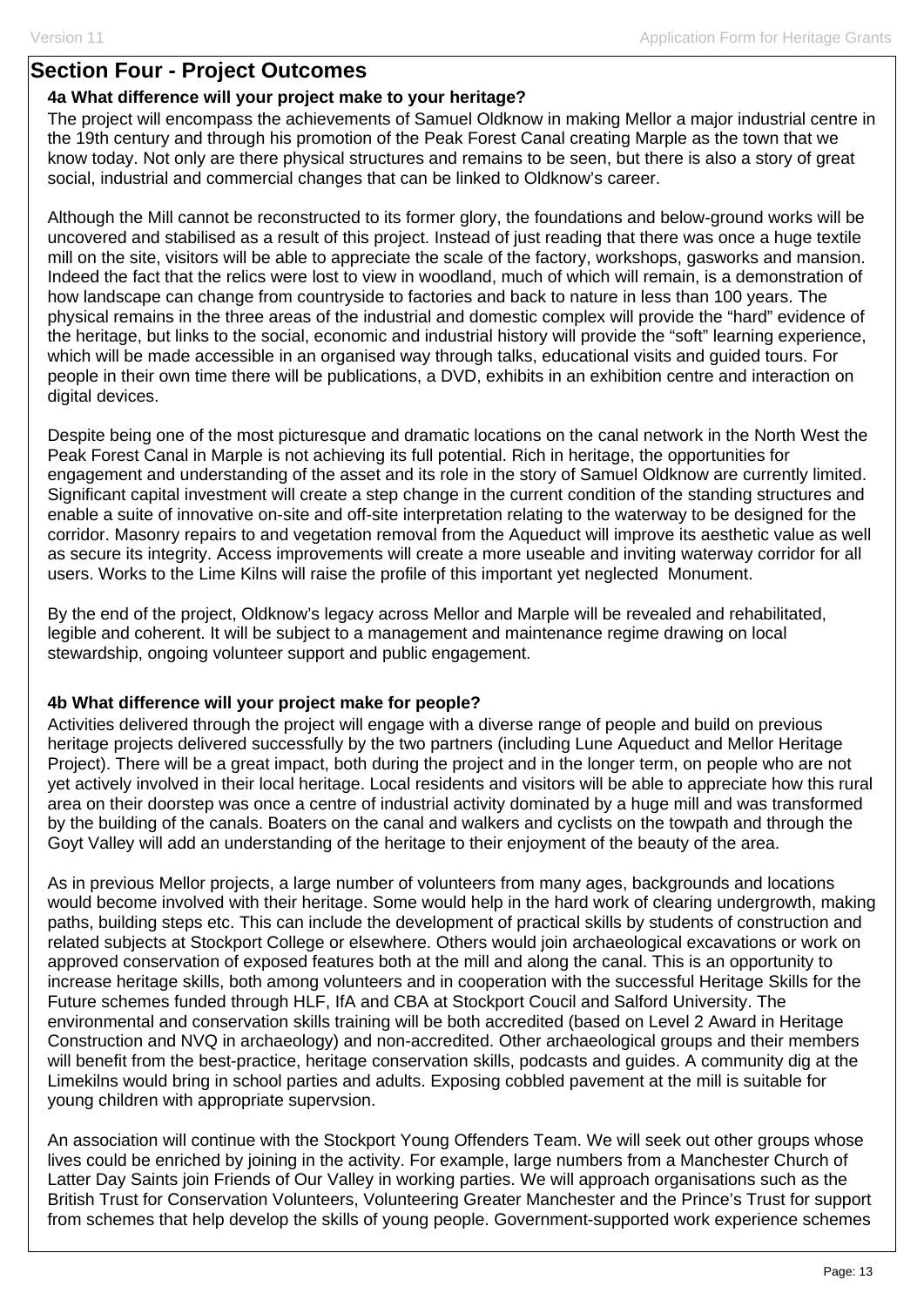will be investigated. Greater Manchester Centre for Voluntary Organisations and the Dig Greater Manchester network provide a wide range of contacts, including youth services, NEETs, and community groups. Groundwork Manchester, which includes Salford, Stockport, Tameside and Trafford (MSSTT) helps people and organisations to create better neighbourhoods, to build skills and job prospects, and to live and work in a greener way. Groups and volunteers, particularly from areas of deprivation in these boroughs, would benefit from involvement in a project on the green fringe of Greater Manchester. As far as possible and working within the constraints presented by the project sites, there will be access for wheel-chair users and others with restricted mobility. Stockport Council services for the disabled and partially sighted and local Groups who support those with disabilities such as New Horizons, Marple and Walthew House in Stockport will be approached. BW have previously developed interpretation alongside Galloway Society.

Interpretation boards, leaflets and digital sources will open minds to Oldknow's contribution to the building of canals and turnpikes, the development of Marple as a small industrial town, now a commuter outpost of Greater Manchester, and the Goyt Valley's social history of industrialisation, decline and subsequent rise as a leisure resource. Visitors will be attracted from farther away as the Mellor Mill site, the Aqueduct, the Locks and the Canal Warehouses are added to the list of heritage assets in Stockport. We will contact the Modern History section of Greater Manchester Tourism for inclusion in their website page and approach the Heritage Alliance to gain publicity and advice. Both professionals and amateurs interested in industrial history, not only from across Britain but also from other countries, will thus be able to supplement their knowledge with a view of its physical manifestation. The Mellor Heritage Project 2007-9 had a strong record of school visits and community activities and this is being continued as part of the formal and informal learning programmes at Stockport Council museums. The project gives an opportunity to develop new activities. Schools and colleges will be able to use the heritage sites to bring reality to the history of Britain from the 18th to the 21st centuries, and indeed further back to the medieval origins of Bottoms Hall.

We believe there will be real regeneration benefits delivered by this project using the local heritage as a driver for change. An increase of visitors, who may come from neighbouring communities for day trips or be tourists from farther away, will bring business to shops, cafes and pubs in Marple, Marple Bridge and Mellor thereby helping to grow the local economy. We will cooperate with the Marple Business Forum and the Marple Bridge Association in furthering this aim and integrating it with their own objectives. Pride in the area will discourage fly-tipping, which has been a problem at the Mill site and incidents of graffiti at the Aqueduct.

The project area has limited instance of social or economic deprivation although there are certain issues, including health, associated with some estates in Marple. There have been previous unsuccessful attempts by Marple Civic Society to engage with these communities in heritage and civic society activity. This experience will be invaluable in providing us with a new way of working with these communities through this project and will feed into the Activity Plan we propose to undertake. MAT has a successful track record in attracting communities from other parts of Stockport, Greater Manchester and neighbouring counties, including more deprived areas.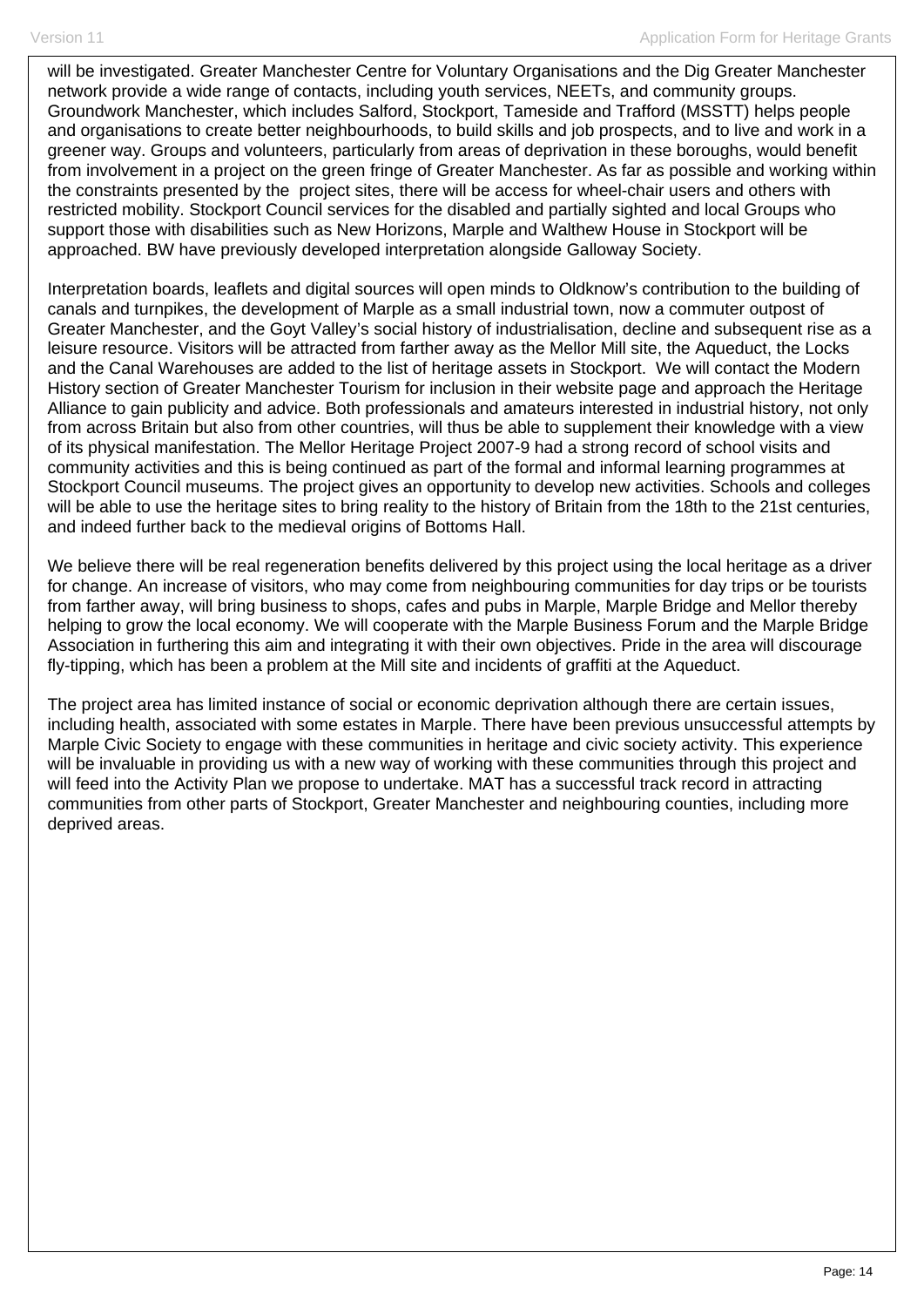### **4c What are the main groups of people who will benefit from your project?**

We believe that a vast range of people of all ages and backgrounds will benefit from this scheme. This includes not only those with an interest in history but also the larger numbers who are encouraged to visit Marple and Mellor as a result of our promotional activities and subsequently have an interest in heritage awakened.

As well as the great pride felt by the residents of Mellor and Marple who engage with the project the benefits will spread out to Stockport, Greater Manchester, Cheshire, Derbyshire and far beyond. There is good public access by train or bus to Marple and Marple Bridge, from where it is easy to walk to the Canal or to Mellor Mill. There are car parks in Marple convenient for the canals and Lakes Road runs past Mellor Mill to the free car park at the Roman Lakes Leisure Park. One can expect over 1,000 people to come to Open Days, but there will be many times more among those who walk along the towpath, drive their boats along the canal or follow the Goyt Valley and drop in to view the displayed features of the Mill, waterworks and other buildings.

There are also more particular groups. There will be opportunities for formal and informal learning opportunities. Schools and Colleges will be able to link this to their curricula and the worldwide industrial archaeology and history community will have an enhanced asset. In addition to the organisation of conferences and talks to many community groups, there is a potential for a course on industrial archaeology, with special reference to Mellor and Marple, through WEA or MANCENT. Finally, there are all the volunteers who will enjoy working to expose the heritage of the Industrial revolution in Marple and Mellor.

An important part of the development stage would be, through consultation, to identify the range of both current and potential audiences. This work will then recommend a range of participatory activities (for example, events, guided walks, artistic interpretation, archaeological, restoration and conservation work) in order to reach out to these groups. MAT has a strong record of attracting large numbers of visitors as well those active in working on the local heritage. Examples of key groups identified by BW are young people, volunteers and boaters. The joint involvement of MAT and BW will enable the project to reach out to others, such as those in lower socio-economic groups and minority ethnic groups. The barriers that these groups face will be specifically addressed in order to encourage them to become involved in the many physical, sensory, cultural, and intellectual aspects of the project. The Dig Greater Manchester network and other groups mentioned in 4b will provide ways of contacting this wider audience.

### **4d How will you maintain the benefits of your project in the long term?**

A project officer will be employed for the duration of the HLF grant period. Under the guidance of the management board, a major function of the officer will be to develop the total heritage presentation to the public in a way that will be sustained after the end of the project. This will involve consultation with and commitment from the many interested parties in order to create a step change in engagement which is sustainable into the future. Both Mellor Archaeological Trust and Canal & River Trust, which will have replaced British Waterways, will manage and co-ordinate future volunteer engagement through their own resources. An example of this is a canal adoption scheme, which will be promoted and set up through the project securing long term commitment to the project aims and objectives. Canal adoptees will be able to undertake environmental improvements to maintain the benefits achieved by this scheme.

Publications etc will remain available. Tours of the heritage areas will be offered on suitable occasions. Talks and conferences will continue. Ways will be found to maintain access on-line and by mobile phone to the new website and any other IT facilities. Information boards will remain and be maintained by partners and volunteers throughout the area.

The Canal & River Trust will continue to maintain the Peak Forest Canal and standing structures in its ownership following transiation from British Waterways. Length inspections will continue to monitor the condition of the assets and works will be programmed to deal with any priority issues identified. Managing the canal heritage will enable the canal heritage to continue to be enjoyed by walkers on the towpath and boaters on the canal.

For Oldknow's mill, a new Mellor Mill Trust will be set up to maintain the site and associated activities. A long-term lease, or other acceptable arrangement, at a peppercorn rent will be negotiated with the owners of the site, the Sewart family, probably associated with a management agreement for general supervision of the site. There will be free public access to the network of paths though the country park, possibly locked at night. If finds and information panels are displayed in an exhibition centre at the Roman Lakes, an agreement will be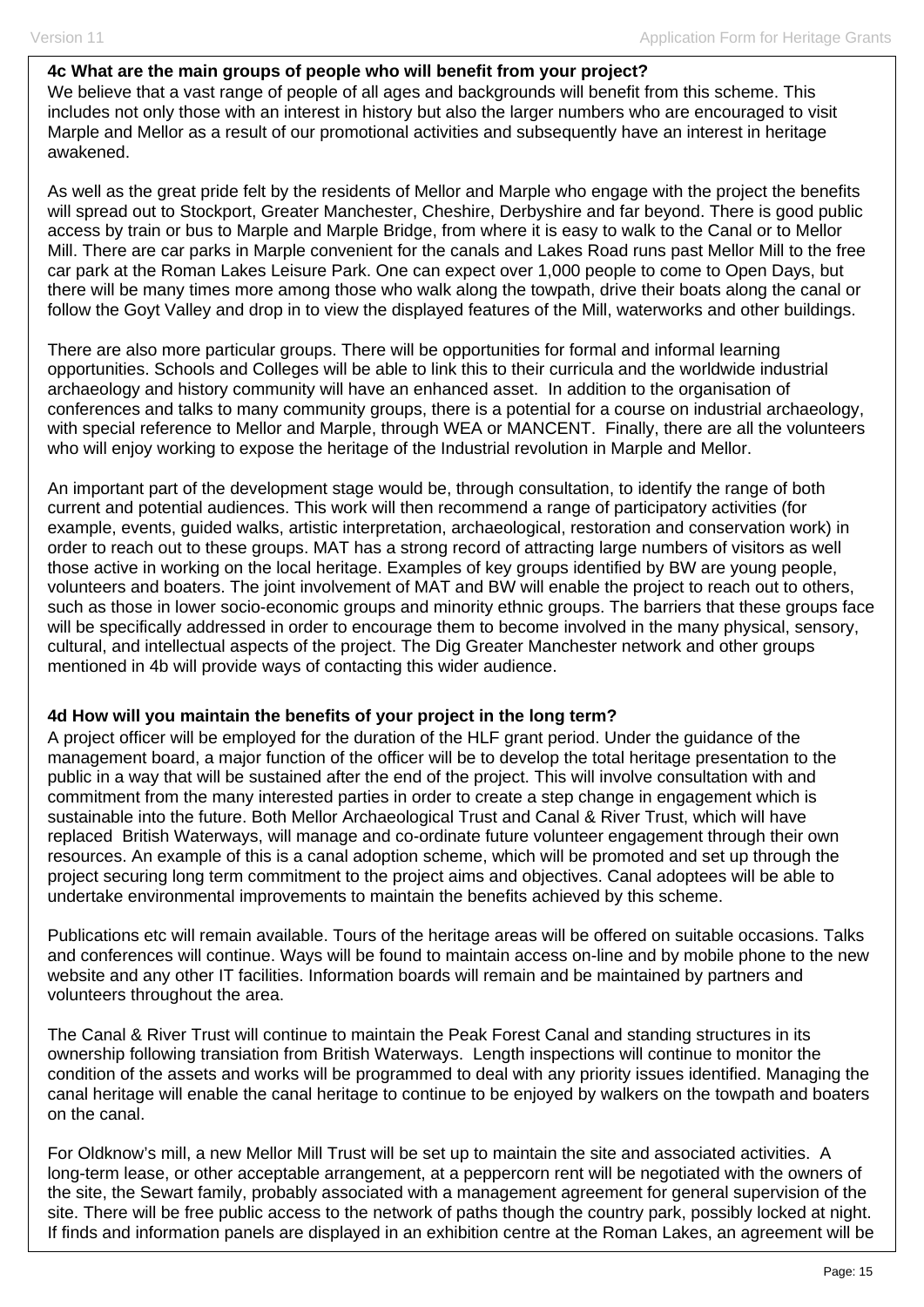reached for free public access. It should be stressed that the Sewart family are fully committed to the project. They are not looking for any direct financial gain, though there will be indirect gain in increasing numbers of visitors to the Roman Lakes Leisure Park, with its recently opened tea rooms, but their main motivation is to display the heritage of the part of the Goyt Valley that they own.

A corps of volunteers will have working parties to clear litter, maintain paths and provide any other maintenance needed. Although there will be no charge to view the overall project site, there will be income from subscriptions and donations from Friends of the Trust, sale of books, walks leaflets etc, use of digital information facilitiies, conferences and Open Days. The experience of the Mellor Archaeological Trust is that the Trust was able to contribute £5000 per year to the Mellor Heritage Project 2007-9 while still building up sufficient reserves to pay for an overspend on the project and provide funds for continuing excavation, albeit on a smaller scale. Similar income for the new Trust, supported if necessary by grant applications, will make it possible to pay contractors if more specialist work is needed.

The main vehicle for future management of the Limekilns will be the establishment of a Friends Group comprised of and led by interested and engaed local community members. The Project Officer for the overall scheme will be tasked with taking this forward during the life of the project.

### **4e How will your project affect the environment?**

We firmly believe that the project will have a positive impact on the environment of the wider area.

The removal of undergrowth and invasive plants on the Mellor Mill site will be beneficial. Any tree removal will be undertaken in a sensitive and appropriate manner and will encourage growth of other species. The site will remain a wooded area, open to wildlife, with the industrial remains displayed within the woods. Care will be taken to ensure that environmentally friendly materials and procedures are used in all work on the site.

The project includes landscaping and tree clearance works along the Peak Forest Canal which will make the heritage more visible and accessible. There are many linkages that can be made in the area (including the nearby and much used Brabyns Park and the Marple and Stockport Goyt Valley Connect2 scheme now nearing completion). These will be assessed further through the Access Management Plan to inform our second stage application. In undertaking these works we will ensure that existing habitats are protected and opportunities for enhancements are investigated. A Bat Survey will be carried out before work is started. Marple Dale Wood (grid ref SJ953897) along the River Goyt is included as a site of biological importance in Greater Manchester as an ancient woodland with typical plants (see supporting document).

Where required Environmental Appraisals will be undertaken. This will consider a range of activities associated with the project and recommend best practice procedures which should be followed. For example; procurement of FSC certificated timber; promotion of secondary source aggregates; use of locally sourced material to reduce extensive travelling; any waste removed from the project area will be minimised.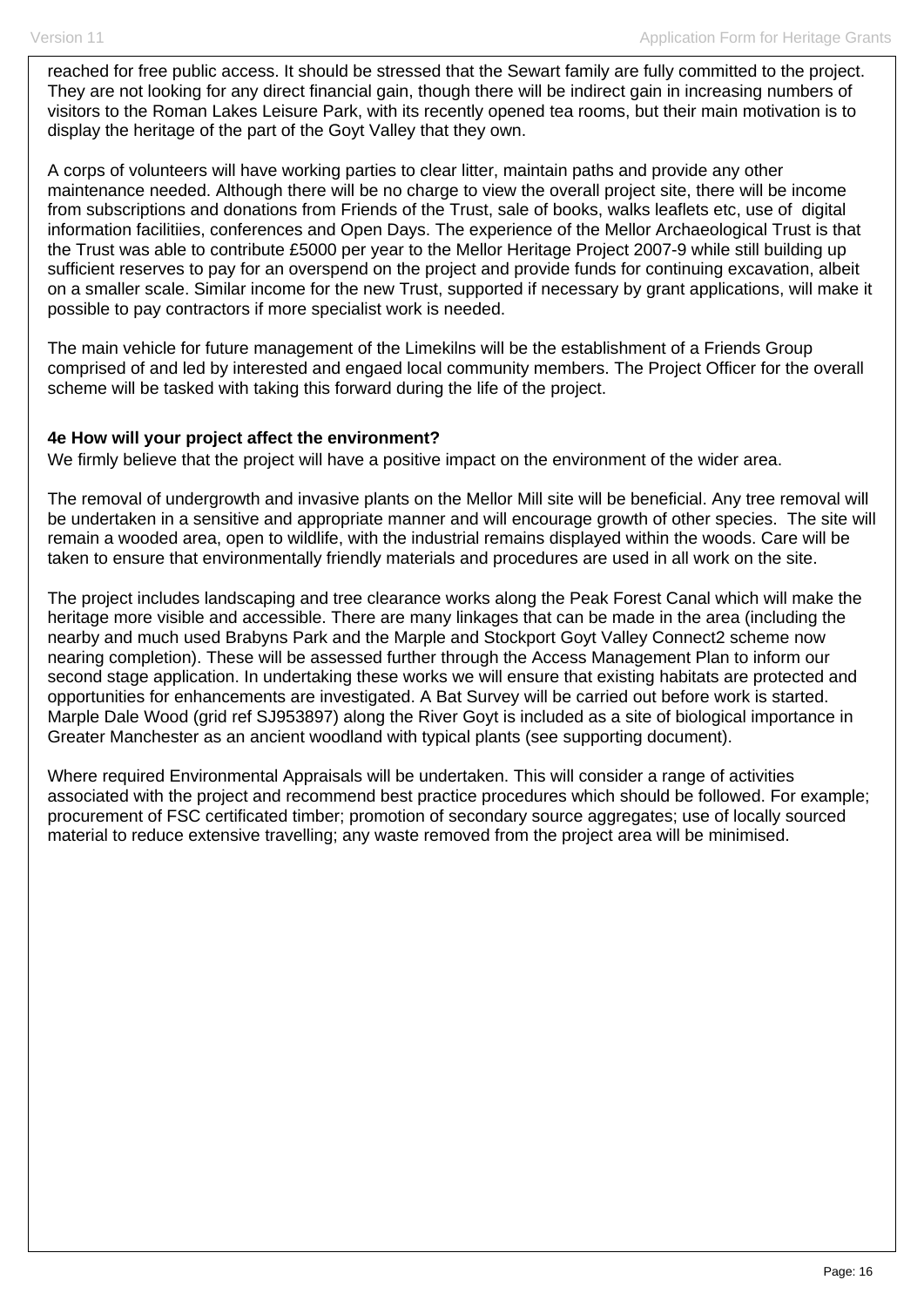## **Section Five - Project Development and Delivery**

### **5a Who are the main people responsible for developing and delivering your project?**

The two partners responsible for developing and delivering the project are Mellor Archaeological Trust and British Waterways, with additional input from Stockport Council, Marple Civic Society, Roman Lakes Leisure Park, and other local groups and experts.. The works proposed will achieve objectives as set out by each organisation. The mix of people we have so far been able to call upon have experience in project management, funding, archaeology, engineering, heritage, conservation, formal and informal learning, digital innovation and local priorities, which has meant that we know the scheme has support, is part of a longer strategic plan for the borough and, most importantly, is deliverable. This group of people and others with a wide range of skills and interests in the project will constitute an Advisory Group (see supporting document). The main method of input and contact will be by email, phone and visits to site, but an annual event will be held to review the successful progress of the Oldknow Legacy project.

British Waterways as lead signatory will handle administrative matters relating to the management of the HLF grant (development and delivery), and will be the main point of contact for HLF. The direction of the project during development and delivery will however be very firmly shared by British Waterways and Mellor Archaeological Trust. A management board will be established to oversee the project and will be responsible for the successful delivery of the project and any key decision making. At delivery stage, it will consist of:

- \* non-executive chair
- \* executive vice-chair British Waterways #
- \* executive vice-chair Mellor Archaeological Trust #
- \* project officer to be appointed #
- \* mill site director #

\* representatives from CfAA, MMU, SMBC, Marple Vision Partnership, Marple Local History Society, Marple Locks Society, English Heritage, Marple Civic Society, Mellor Society.

\* Invited as needed or co-opted: education officer, archaeological officer and others

# This group will meet more frequently as required.

Ad hoc steering groups will oversee individual aspects of the project. For example to help guide the Mellor Mill element of the scheme there will be liaison with Greater Manchester Archaeological Advisory Service, Manchester University's Planning and Landscape Department, Association for Industrial Archaeology, owners of the Roman Lakes and Friends of Our Valley plus the Mellor Mill Trust when it is established. Regular reporting and monitoring will be made to MAT and BW and then ultimately back to HLF as required.

At delivery stage, a Project Officer will be appointed and provide a central management function, a role which cannot be resourced by the existing partners to the scheme. BW staff will oversee the work on the Canal and a site director will oversee operations on the Mill site and act as a contractor for major works. A part-time education/community-liaison officer will plan and run school and community activities. A part-time archaeological officer will ensure that sound archaeological practice is followed. In the development stage, MMU and StarDotStar will plan the digital communication programme, which will go to tender for delivery. Other individuals or contractors will provide the many ways in which information can be brought to a diverse audience as further outlined in 5b. Volunteers will make a substantial contribution to all aspects of the project.

### **5b Describe in detail the development work needed for your project.**

Whilst our project group has a good broad base of knowledge and experience on which we have developed our proposals so far, there is further work which we need to undertake to develop the project to a deliverable stage. This will involve extensive consultation with interested parties, including provision of suggestions books in Marple and at the Roman Lakes.

1. Prepare an Activity Plan, covering the items below, to guide the physical work and our approach to learning and active engagement through an exciting programme of formal and informal learning following interaction with existing and target audiences. This will include on and off site promotional and interpretive materials across the project area.

2. Survey Mellor Mill site; mark locations of buildings; outline a provisional route for paths and viewpoints with necessary infrastructure; identify repairs needed to stonework. Prepare excavation plan and estimate work needed for stabilisation of archaeological features.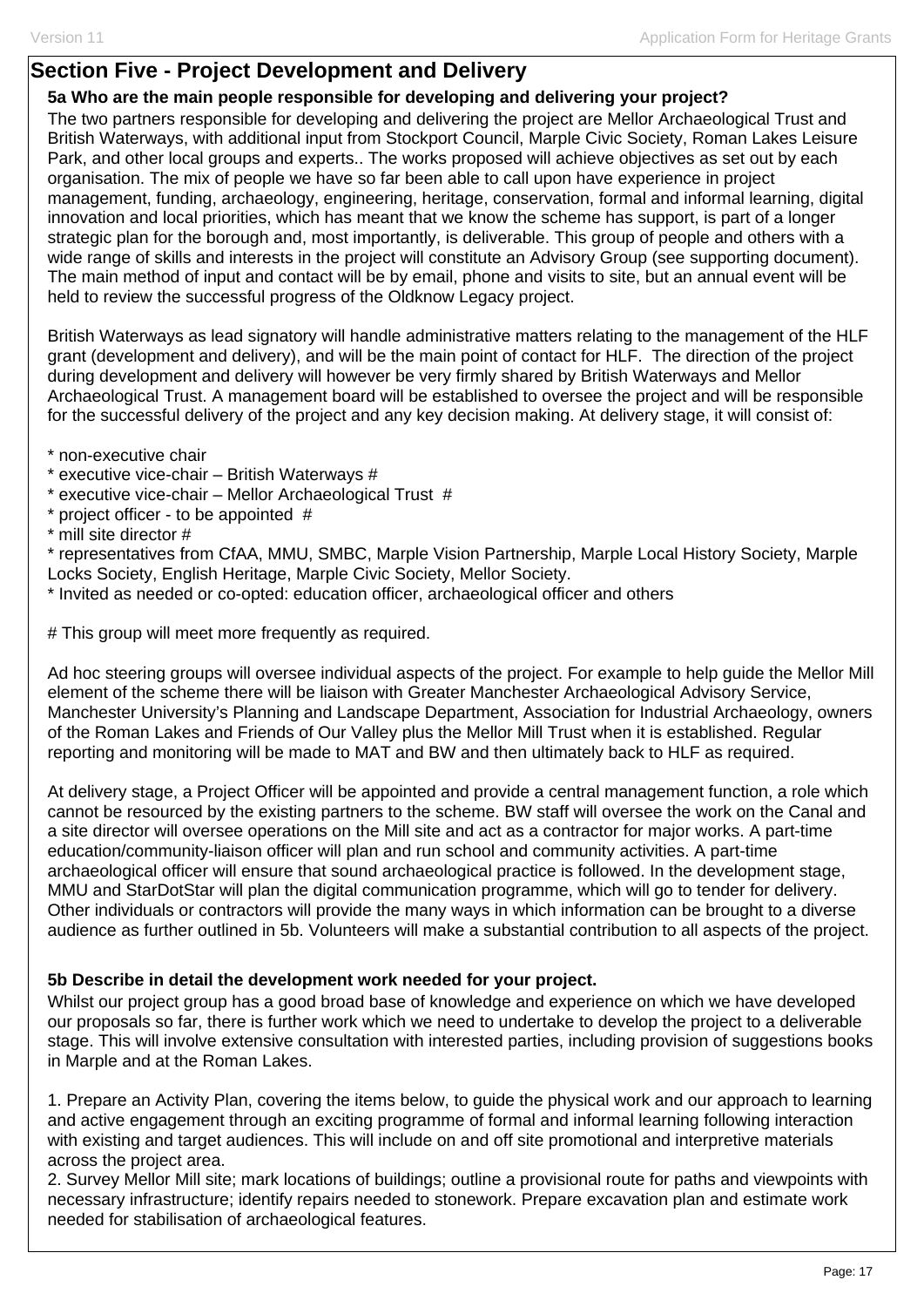3. Prepare plan for conservation of Lime Kilns and community dig in the surrounding area.

4. Prepare Access Plan which will assess the existing baseline access provision across the project area and recommend improvements to the existing provision to ensure access opportunities are maximised at the main project sites.

5. Review advanced digital technologies and plan how to bring them to formal and informal learning audiences, including filming, 3D visualisations, DVDs, QR codes, mobile apps, etc. Hold interactive workshops with teachers and experts to guide these developments.

6. Prepare programmes for formal and informal learning and training in heritage skills including arrangements for NVQs in liaison with Stockport College.

The following development activity will be undertaken in house through volunteers, existing BW officers already in post and Stockport Council officers:

1. Settle arrangements for leasing and maintenance of Mill site and setting up a Mellor Mill Trust. Consult with local residents and Stockport Council on improvements to road to Mill site.

2. Apply to other grant sources for match funding support the overall scheme.

3. Finalise job descriptions for project officer, Mill site director, education officer and archaeological officer,

obtain quotes and draw up a management plan.

4. Finalise a timetable for delivery of project.

### **5c What are the risks to developing and delivering your project and how will you manage those risks?**

| <b>Risk</b>                                                                                                     | <b>How</b><br>likely is<br>the<br>event? | <b>How</b><br><b>Serious</b><br>would the<br>effect<br>be? | <b>Consequence</b>                                                                               | Action you will take to<br>help prevent the risk                                                                                                                                          | Who is<br>responsible for<br>dealing with the<br>risk?         |
|-----------------------------------------------------------------------------------------------------------------|------------------------------------------|------------------------------------------------------------|--------------------------------------------------------------------------------------------------|-------------------------------------------------------------------------------------------------------------------------------------------------------------------------------------------|----------------------------------------------------------------|
| Failure to appoint<br>consultants to<br>undertake activity plan<br>etc required for<br>development of<br>scheme | LOW                                      | High                                                       | Failure to deliver all<br>required development<br>work.                                          | British Waterways have a<br>range of consultants who<br>we regularly engage with,<br>as do Mellor<br>Archaeological Trust.                                                                | Project<br>Management<br><b>Board</b>                          |
| Change in British<br>Waterways status to<br><b>Canal &amp; River Trust</b>                                      | High                                     | LOW                                                        | Impact on ability to<br>develop scheme.                                                          | All British Waterways staff   British Waterways<br>will remain in post<br>following the move to the<br>Trust and all current<br>responsibilities will pass to<br>the Canal & River Trust. |                                                                |
| Financial - Match<br>funding unsecured                                                                          | Medium                                   | Medium                                                     | Scope for works<br>undertaken is reduced<br>(in full consultation<br>with all partners).         | Build strong partnership.                                                                                                                                                                 | Project<br>Management<br><b>Board</b>                          |
| <b>BW or MAT match</b><br>funding reduced or<br>withdrawn                                                       | Medium                                   | High                                                       | Scope of works is<br>reduced (in full<br>consultation with all<br>partners)                      | Secure internal<br>commitment that funding<br>does not reduced below<br>the minimum required for<br>HLF grant.                                                                            | British Waterways;<br>Mellor<br>Archaeological<br>Trust.       |
| Social - Site<br>vandalism                                                                                      | .ow                                      | High                                                       | Increased costs and<br>delays to delivery of<br>scheme. Loss of<br>equipment. Damage<br>to work. | Ensure all sites are<br>secure. Agree with<br>contractor in advance of<br>works commencing how<br>vandalism will be mitigated Waterways<br>against through<br>management plan.            | Project Officer,<br>Mellor<br>Archaeological<br>Trust, British |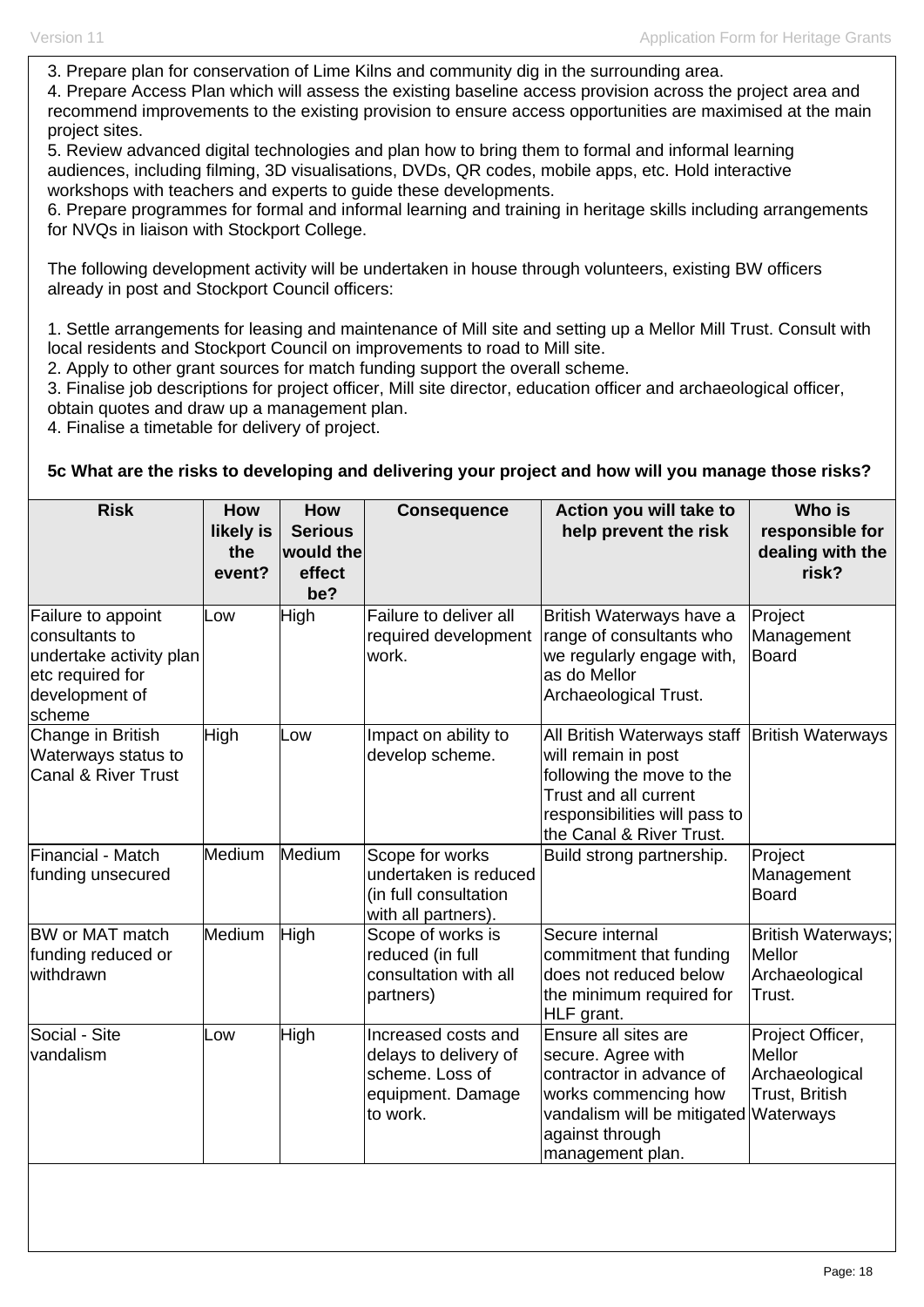| <b>Risk</b>                                                                                   | <b>How</b><br>likely is<br>the<br>event? | <b>How</b><br><b>Serious</b><br>would the<br>effect<br>be? | <b>Consequence</b>                                                                     | Action you will take to<br>help prevent the risk                                                                                                                               | Who is<br>responsible for<br>dealing with the<br>risk? |
|-----------------------------------------------------------------------------------------------|------------------------------------------|------------------------------------------------------------|----------------------------------------------------------------------------------------|--------------------------------------------------------------------------------------------------------------------------------------------------------------------------------|--------------------------------------------------------|
| Social - Lack of<br>participation in the<br>volunteer and skills<br>development<br>programme. | Medium                                   | High                                                       | Difficulty in delivering<br>the programme as<br>scoped and agreed.                     | Early planning and<br>communication with target<br>groups through Activity<br>Plan.                                                                                            | Project<br>Management<br>Board, Project<br>Officer     |
| Management - Failure Low<br>to recruit Project<br>Officer                                     |                                          | <b>High</b>                                                | Difficulty in delivering<br>the activity<br>programme as scoped<br>and agreed.         | Ensure all partners<br>publicise job opportunity<br>through their own<br>communication channels.                                                                               | Project<br>Management<br><b>Board</b>                  |
| Management -<br>Changes to the<br>project team                                                | Medium                                   | Low                                                        | Lack of continuty or<br>commitment to the<br>scheme.                                   | Commitment from all key<br>delivery partners<br>established at outset to<br>delivery of the scheme<br>through a Partnershup<br>Agreement.                                      | Project<br>Management<br><b>Board</b>                  |
| Legal - Failure to<br>undertake robust<br>monitoring                                          | Low                                      | High                                                       | Funding withdrawn by<br>HLF.                                                           | Monitoring and evaluation<br>plan established in<br>advance of second stage<br>application identifying all<br>required actions and<br>people responsible for<br>those actions. | Project<br>Management<br><b>Board</b>                  |
| Less income than<br>expected from MAT<br>Open Days etc                                        | Low                                      | Medium                                                     | Difficulty in providing<br>match funding. Need<br>additional fund-raisng<br>events etc | None                                                                                                                                                                           | Mellor<br>Archeological<br>Trust                       |
| <b>HLF</b> unable to meet<br>commitments                                                      | Low                                      | High                                                       | Failure of remainder of None<br>project. Need to seek<br>other funding.                |                                                                                                                                                                                | <b>HLF</b>                                             |
| Failure to obtain<br>sufficient volunteers                                                    | Low                                      | Medium                                                     | project work; need for<br>paid input; recruitment<br>campaign.                         | Difficulty in completing Maintain strong links with<br>volunteers.                                                                                                             | <b>Project Officer</b>                                 |
| Sick leave for project<br>officer.                                                            | Medium                                   | Medium                                                     | Use of other BW staff<br>or volunteers.                                                | None                                                                                                                                                                           | Project<br>Management<br><b>Board</b>                  |
| Adverse weather<br>delaying work.                                                             | Medium                                   | Low                                                        | Delay requiring work<br>at other times.                                                | Acrion in good weather.                                                                                                                                                        | <b>BW/MAT</b>                                          |
| Closure of access to<br>Mill by Lakes Road.                                                   | Low                                      | Low                                                        | Inconvenience; use<br>Bottoms Mill Road.                                               | None.                                                                                                                                                                          | <b>SMBC</b>                                            |
| Closure of both<br>access roads to Mill.                                                      | Low                                      | High                                                       | Use of alternative<br>route for four-wheel<br>drives.                                  | None                                                                                                                                                                           | <b>SMBC</b>                                            |
| Transport strikes or<br>power shortages.                                                      | Low                                      | Low                                                        | Delay in travel for<br>volunteers; problems<br>with some activities.                   | Be aware of alternatives.                                                                                                                                                      | <b>Project Officer</b>                                 |
| Difficult planning<br>restrictions; tree<br>orders; change of use<br>etc.                     | Low                                      | Medium                                                     | Impossible to develop<br>sites in best way.                                            | Make contact with<br>planners.                                                                                                                                                 | <b>Project Officer</b>                                 |
| <b>Closure of Roman</b><br>Lakes Leisure Park.                                                | Low                                      | Low                                                        | Loss of car parking<br>and other facilities.                                           | Be aware of alternatives.                                                                                                                                                      | <b>MAT</b>                                             |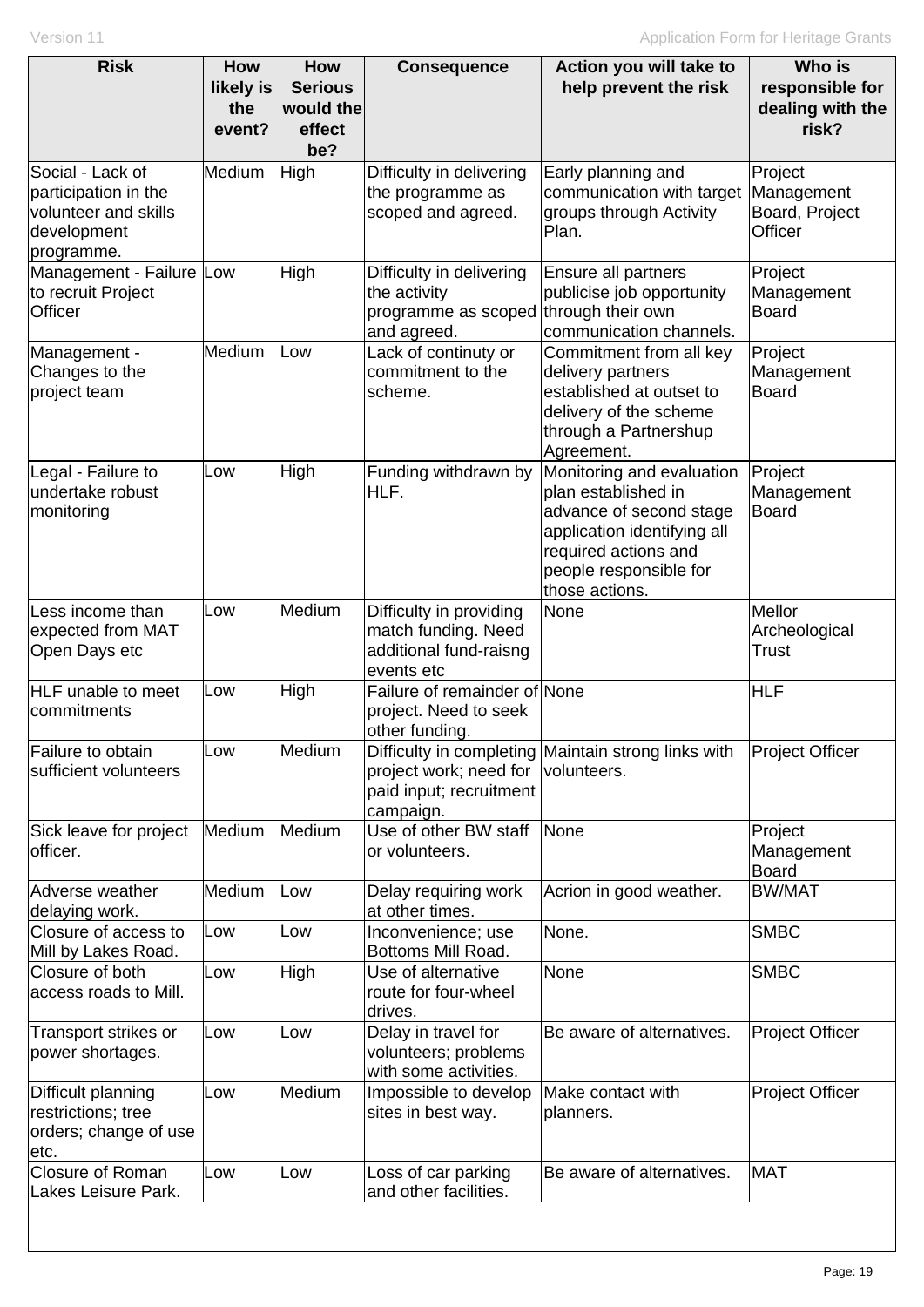| <b>Risk</b>                                                      | <b>How</b><br>likely is<br>the<br>event? | <b>How</b><br><b>Serious</b><br>would the<br>effect<br>be? | <b>Consequence</b>                                                            | Action you will take to<br>help prevent the risk | Who is<br>responsible for<br>dealing with the<br>risk? |
|------------------------------------------------------------------|------------------------------------------|------------------------------------------------------------|-------------------------------------------------------------------------------|--------------------------------------------------|--------------------------------------------------------|
| Loss of MAT Trustees Low<br>or other management<br>leaders       |                                          | Low                                                        | Need to find<br>alternative volunteers.                                       | Have a large and diverse<br>group of supporters. | <b>MAT</b>                                             |
| Unexpected problems Low<br>lwith infrastructure in<br>Mill area. |                                          | Medium                                                     | Additional cost of<br>repairs; reduction of<br>area opened and<br>stabilised. | Survey during<br>development stage.              | <b>MAT</b>                                             |
| Undue rise of cost of<br>materials.                              | Low                                      | Medium                                                     | Impact on finaces.<br>Alternative suppliers.                                  | None.                                            | <b>BW/MAT</b>                                          |
| Poor relations with<br>local residents.                          | Low                                      | Low                                                        | Unpleasantness;<br>discouragement of<br>visitors.                             | Keep local people<br>informed and onside.        | <b>Project Officer</b>                                 |
| Fewer visitors than<br>expected.                                 | Low                                      | Medium                                                     | Less than expected<br>heritage asset.                                         | Have good publicity.                             | Project<br>Management<br><b>Board</b>                  |
| Sub-contractors<br>unable to meet<br>commitments.                | Low                                      | <b>Medium</b>                                              | Need to find<br>alternatives.                                                 | Miantain close liaison.                          | <b>BW/MAT</b>                                          |

### **5d Provide a timetable for the development and delivery of your project.**

See separate document.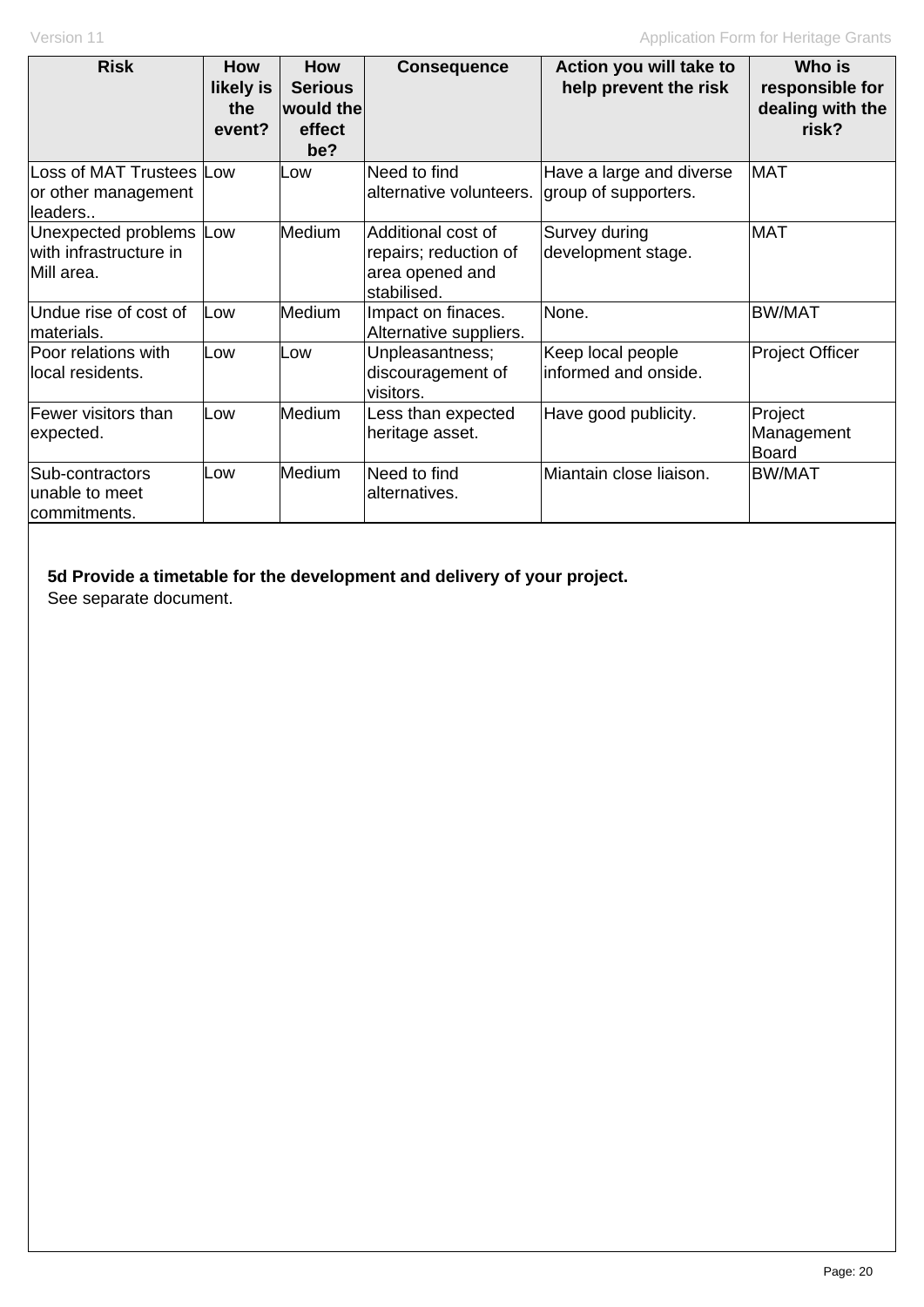# **Section Six - Project Costs 6a First Round Development Costs**

| <b>Costheading</b>        | <b>Description</b>                                          |              | <b>Cost Vat Contingency</b> | <b>Total</b><br>Cost |
|---------------------------|-------------------------------------------------------------|--------------|-----------------------------|----------------------|
| Managing the project      | Minor expenses, postage, copying, travel, workshops<br>etc. | £1,00        |                             | £1,000               |
| Managing the project      | Non-executive Chair of Management Board                     | £1,00<br>O   |                             | £1,000               |
| <b>Professional Fees</b>  | <b>Activity Plan</b>                                        | £16,0<br>l00 | £500                        | £16,500              |
| <b>Professional Fees</b>  | <b>Mellor Mill Survey</b>                                   | £5,00        | £500                        | £5,500               |
| <b>Professional Fees</b>  | Limekiln Plan - Conservation and Community Dig              | £2,00<br>0   | £500                        | £2,500               |
| <b>Professional Fees</b>  | Access Plan for project area                                | £7,00        | £500                        | £7,500               |
| <b>Professional Fees</b>  | Digital Technology Plans                                    | £17,0<br>00  | £500                        | £17,500              |
| <b>Professional Fees</b>  | Learning and Training Programme                             | £3,00        | £500                        | £3,500               |
| <b>Staff costs</b>        |                                                             |              |                             |                      |
| Recruitment               |                                                             |              |                             |                      |
| Other                     |                                                             |              |                             |                      |
| Non-cash<br>contributions | Project Management (British Waterways)                      | £5,00        | £5,000                      | £10,000              |
| Volunteer time            | See below                                                   | £15,0<br>l00 |                             | £15,000              |
| <b>Cost Totals</b>        |                                                             | £72,0<br>00  | £8,000                      | £80,000              |

# **6b First Round Development Volunteer Contributions**

| <b>Description</b>                                      | <b>Days</b> | <b>Cost</b> | <b>Estimated value</b> |
|---------------------------------------------------------|-------------|-------------|------------------------|
| Planning etc                                            | 30          | £350        | £10,500                |
| <b>Nolunteer Enterprise Officer - British Waterways</b> | 15          | £150        | £2,250                 |
| Surveying                                               | 10          | £150        | £1,500                 |
| Unskilled help                                          |             | £50         | £750                   |
| <b>Total Volunteer</b>                                  |             |             | £15,000                |

## **6c First Round Income**

| <b>Income</b>              | <b>Description</b>     | <b>Secured</b> | Amount  |
|----------------------------|------------------------|----------------|---------|
| Cash                       | BW and MAT, £5000 each | Yes            | E10,000 |
| Non-cash contributions     |                        |                | £10,000 |
| Volunteer time             |                        |                | £15,000 |
| <b>HLF</b> grant requested |                        |                | £45,000 |
| Total Income               |                        |                | E80,000 |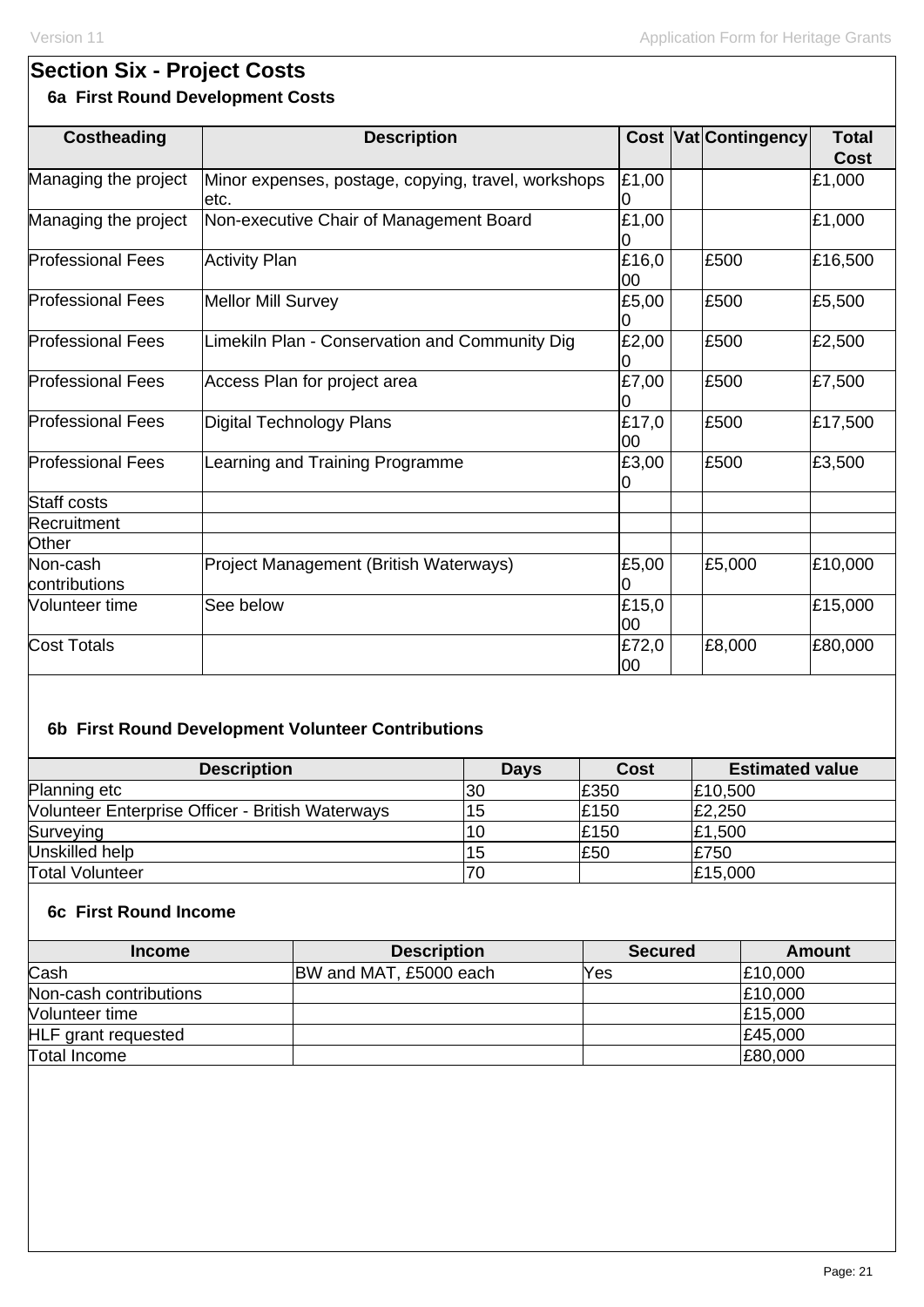### **6d Summary First Round Costs**

| <b>Total development costs</b>            | £80,000 |
|-------------------------------------------|---------|
| <b>Total development income</b>           | £80,000 |
| <b>HLF development grant</b><br>requested | £45,000 |
| <b>HLF development grant</b>              | 56      |
| percentage                                |         |

**Second Round Delivery Costs**

## **6e Further Development Costs**

| Costheading              | <b>Description</b> | <b>Cost</b> | Vat | Contingency | <b>Total Cost</b> |
|--------------------------|--------------------|-------------|-----|-------------|-------------------|
| Managing the project     |                    |             |     |             |                   |
| <b>Professional Fees</b> |                    |             |     |             |                   |
| Staff costs              |                    |             |     |             |                   |
| <b>Recruitment</b>       |                    |             |     |             |                   |
| Other                    |                    |             |     |             |                   |
| Cost Totals              |                    |             |     |             |                   |

## **6f Capital Costs**

| Costheading                       | <b>Description</b>                         |        | Cost Vat Contingency | <b>Total</b> |
|-----------------------------------|--------------------------------------------|--------|----------------------|--------------|
|                                   |                                            |        |                      | <b>Cost</b>  |
| Purchase price of items or        | Information boards.                        | £60,00 |                      | £60,000      |
| property                          |                                            |        |                      |              |
| Repair & conservation work        | Aqueduct, Lime Kilns, Mill site            | £600,0 |                      | £600,000     |
|                                   |                                            | 00     |                      |              |
| New building work                 | Contribution to exhibition centre.         | £10,00 |                      | £10,000      |
|                                   |                                            |        |                      |              |
| <b>Other Physical Work</b>        | Steps, paths, viewpoints in Canal and Mill | £100,0 |                      | £100,000     |
|                                   | areas.                                     | 00     |                      |              |
| Equipment & materials             | Steps, paths, viewpoints in Canal and Mill | £100,0 |                      | £100,000     |
|                                   | areas.                                     | 00     |                      |              |
| Other                             |                                            |        |                      |              |
| Professional fees relating to the | Design and engineering services; bat       | £45,00 |                      | £45,000      |
| above                             | survey.                                    |        |                      |              |
| <b>Cost Totals</b>                |                                            | £915,0 |                      | £915,000     |
|                                   |                                            | 00     |                      |              |

# **6g Activity Costs**

| <b>Costheading</b> | <b>Description</b>                              | Cost   | Vat Contingency | Total       |
|--------------------|-------------------------------------------------|--------|-----------------|-------------|
|                    |                                                 |        |                 | <b>Cost</b> |
| <b>Staff costs</b> | Full-time project officer, 3 years.             | £120,0 |                 | £120,00     |
|                    |                                                 | 00     |                 |             |
| Staff costs        | Part-time Mill site director/contractor         | £70,00 |                 | £70,000     |
|                    |                                                 |        |                 |             |
| Staff costs        | Part-time learning and archaeological officers. | £50,00 |                 | £50,000     |
|                    |                                                 |        |                 |             |
| Staff costs        | Non-executive Chair of Management Board.        | £10,00 |                 | £10,000     |
|                    |                                                 |        |                 |             |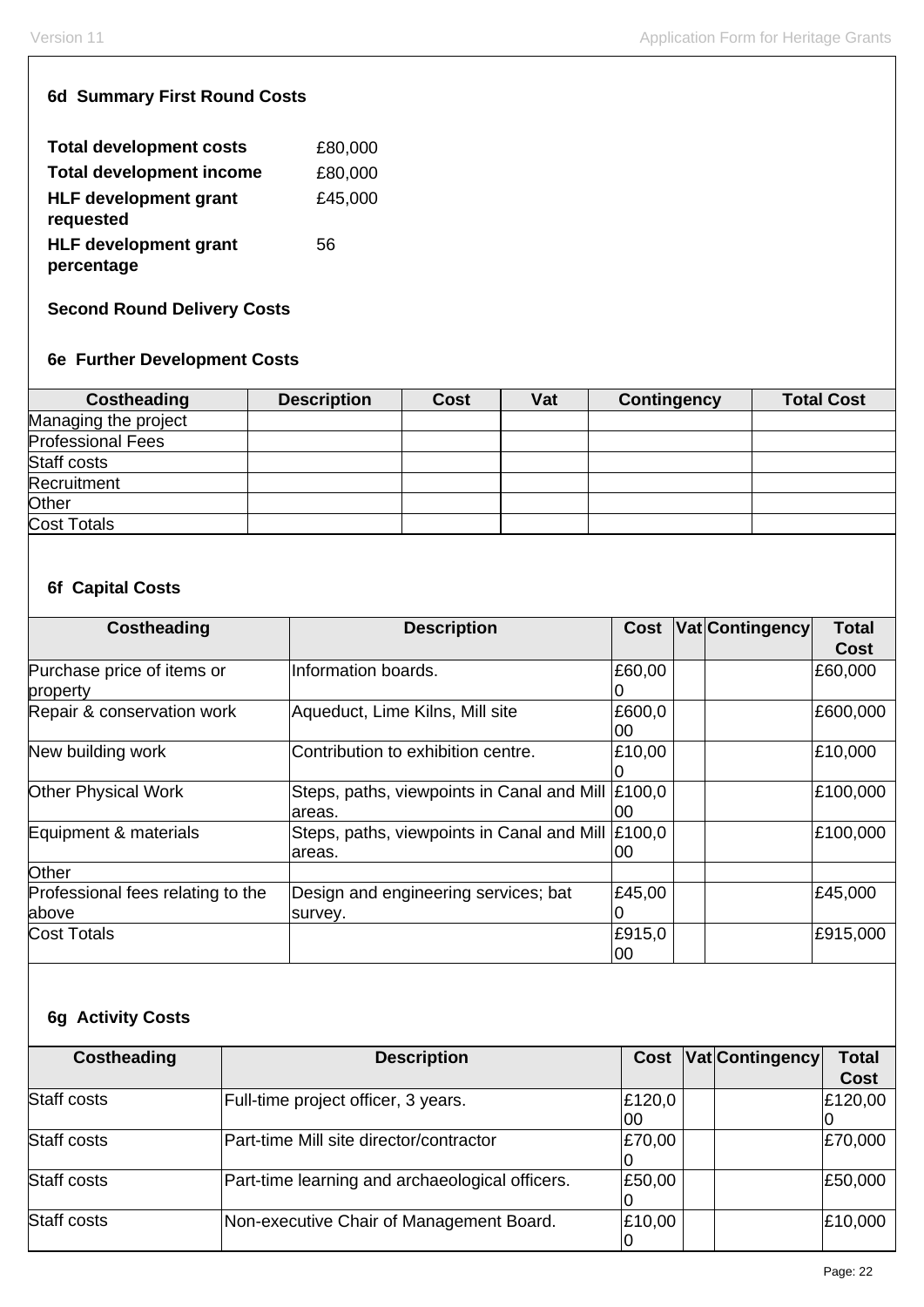| <b>Costheading</b>                 | <b>Description</b>                                                              | <b>Cost</b>        | <b>Vat Contingency</b> | <b>Total</b><br><b>Cost</b> |
|------------------------------------|---------------------------------------------------------------------------------|--------------------|------------------------|-----------------------------|
| <b>Staff costs</b>                 | Support for school visits                                                       | £10,00<br>10       |                        | £10,000                     |
| Training for staff                 | Project officer, Mill site director, education and<br>archaeological officers   | £5,000             |                        | £5,000                      |
| Training for volunteers            | NVQs; skills training.                                                          | £50,00<br>$\Omega$ |                        | £50,000                     |
| Travel for staff                   | Miscellaneous                                                                   | £5,000             |                        | £5,000                      |
| <b>Travel for volunteers</b>       | Miscellaneous                                                                   | £5,000             |                        | £5,000                      |
| <b>Expenses for volunteers</b>     | <b>Miscellaneous</b>                                                            | £5,000             |                        | £5,000                      |
| Equipment & materials              | Venue for marquee hire for events                                               | £5,000             |                        | £5,000                      |
| Production of printed<br>materials | Booklet, walk leaflets etc                                                      | £30,00<br>O        |                        | £30,000                     |
| Other                              | Hire of machines and operator.                                                  | £25,00<br>0        |                        | £25,000                     |
| Other                              | Storgae cabin and portaloo.                                                     | £10,00             |                        | £10,000                     |
| Other                              | Conservation of finds.                                                          | £25,00<br>0        |                        | £25,000                     |
| Other                              | Open Days.                                                                      | £5,000             |                        | £5,000                      |
| Other                              | DVD and graphics.                                                               | £30,00             |                        | £30,000                     |
| Other                              | Support for school vists                                                        | £10,00<br>0        |                        | £10,000                     |
| Other                              | <b>Blincoe film at Greave School</b>                                            | £5,000             |                        | £5,000                      |
| Other                              | Digital learning and mobile access                                              | £120,0<br>00       |                        | £120,00<br>10               |
|                                    | Professional fees relating Consultants employed to deliver physical and digital | £50,00             |                        | £50,000                     |
| to the above                       | interpretation, engagement and access.                                          |                    |                        |                             |
| <b>Cost Totals</b>                 |                                                                                 | £645,0<br>00       |                        | £645,00<br>$\overline{0}$   |

# **6h Other Project Costs**

| Costheading             | <b>Description</b>                           | <b>Cost</b> | Vat   Contingency | <b>Total Cost</b> |
|-------------------------|----------------------------------------------|-------------|-------------------|-------------------|
| Managing the project    | Office costs and Project Officer management. | £15,000     |                   | £15,000           |
| Recruitment             | <b>Staff</b>                                 | £5,000      |                   | £5,000            |
| Publicity and promotion | Advertising                                  | £10,000     |                   | £10,000           |
| Evaluation              | Recording and reporting                      | £20,000     |                   | £20,000           |
| Overheads               |                                              |             |                   |                   |
| Inflation               | Various items.                               | £15,000     |                   | £15,000           |
| Non-cash contributions  | project mangement by BW, MAT facilities      | £25,000     |                   | £25,000           |
| Non-cash contributions  | SMBC officer input.                          | £1,000      |                   | £1,000            |
| Volunteer time          |                                              | £420,50     |                   | £420,500          |
|                         |                                              |             |                   |                   |
| <b>Cost Totals</b>      |                                              | £511,50     |                   | £511,500          |
|                         |                                              | U           |                   |                   |

# **6i Second Round Delivery Volunteer Contributions**

| <b>Description</b>                      | <b>Days</b> | Cost | <b>Estimated value</b> |
|-----------------------------------------|-------------|------|------------------------|
| Project policy and management           | 160         | £350 | £21,000                |
| Advisory group meetings and other input | 60          | £350 | £21,000                |
| Advisory group meetings and other input | 30          | £150 | £4,500                 |
| Writing book, leaflets etc              | 30          | £350 | £10,500                |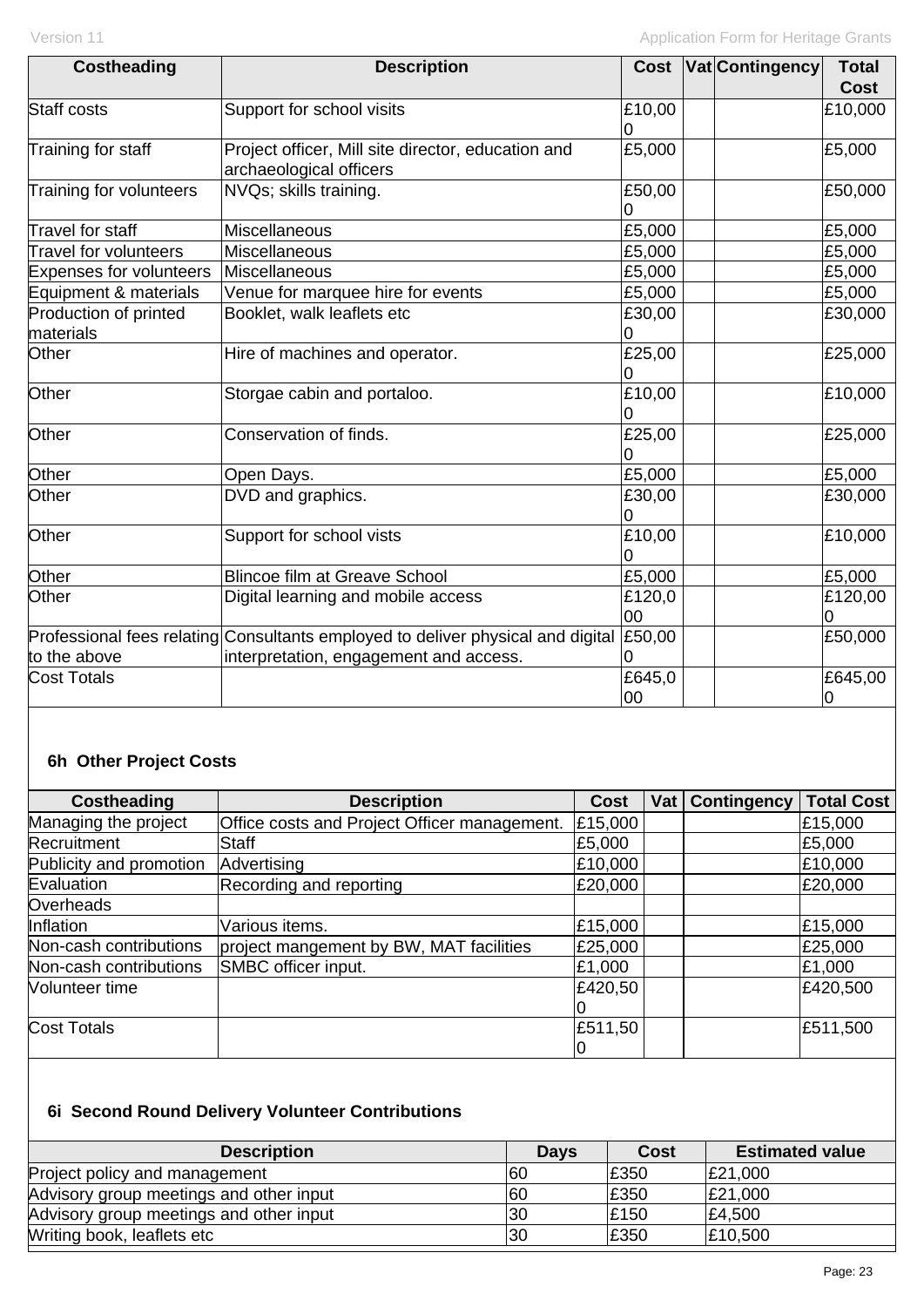| <b>Description</b>                                     | <b>Days</b> | <b>Cost</b> | <b>Estimated value</b> |
|--------------------------------------------------------|-------------|-------------|------------------------|
| Industrail and social history research                 | 30          | £150        | £4,500                 |
| Professional architectural and engineering advice      | 30          | £350        | £10,500                |
| Site work: archaeological excavationsand conservation  | 30          | £350        | £10,500                |
| Site work: archaeological excavations and conservation | 1,200       | £150        | £180,000               |
| Site work: clearance, lay-out etc                      | 1,500       | £50         | £75,000                |
| Contribution to DVD, filming etc                       | 10          | £350        | £3,500                 |
| Contribution to DVD, filming etc                       | 100         | £150        | £15,000                |
| Industrial and social history research                 | 30          | £350        | £10,500                |
| Talks to various groups and conferences                | 15          | £350        | £5,250                 |
| Administrative tasks and assistance at events          | 15          | £150        | £2,250                 |
| Assistance at events                                   | 50          | £50         | £2,500                 |
| Contribution to DVD, filming etc                       | 100         | £50         | £5,000                 |
| Preparing material for exhibitions etc                 | 30          | £150        | £4,500                 |
| Assistance on educational visits to site               | 60          | £350        | £21,000                |
| Assistance on educational visits to site               | 90          | £150        | £13,500                |
| Total Volunteer                                        | 3,470       |             | £420,500               |

### **6j Second Round Income**

| <b>Income</b>              | <b>Description</b>                                 | <b>Secured</b> | <b>Amount</b> |
|----------------------------|----------------------------------------------------|----------------|---------------|
| Cash                       | <b>BW</b> aqueduct repairs                         | Yes            | £300,000      |
| Cash                       | MAT cash                                           | Yes            | £15,000       |
| Cash                       | Veolia Environmental Trust and other grant sources | <b>No</b>      | £30,000       |
| Non-cash contributions     |                                                    |                | £26,000       |
| Volunteer time             |                                                    |                | £420,500      |
| <b>HLF</b> grant requested |                                                    |                | £1,280,000    |
| Total Income               |                                                    |                | £2,071,500    |

### **6k Summary Second Round Costs**

| <b>Total delivery costs</b>         | £2,071,500 |
|-------------------------------------|------------|
| <b>Total delivery income</b>        | £2,071,500 |
| <b>HLF delivery grant requested</b> | £1,280,000 |
| <b>HLF delivery grant</b>           | 61         |
| percentage                          |            |

### **6l If the cash and contributions from other sources have not yet been confirmed, when do you expect them to be confirmed?**

We would expect all contribution from other sources towards delivery of this project, principally Landfill Communities, to be confirmed before submission of our second stage application to the HLF.

### **6m How have you worked out the share of your organisation's overheads that relate to your project (if this applies)?**

Does not apply.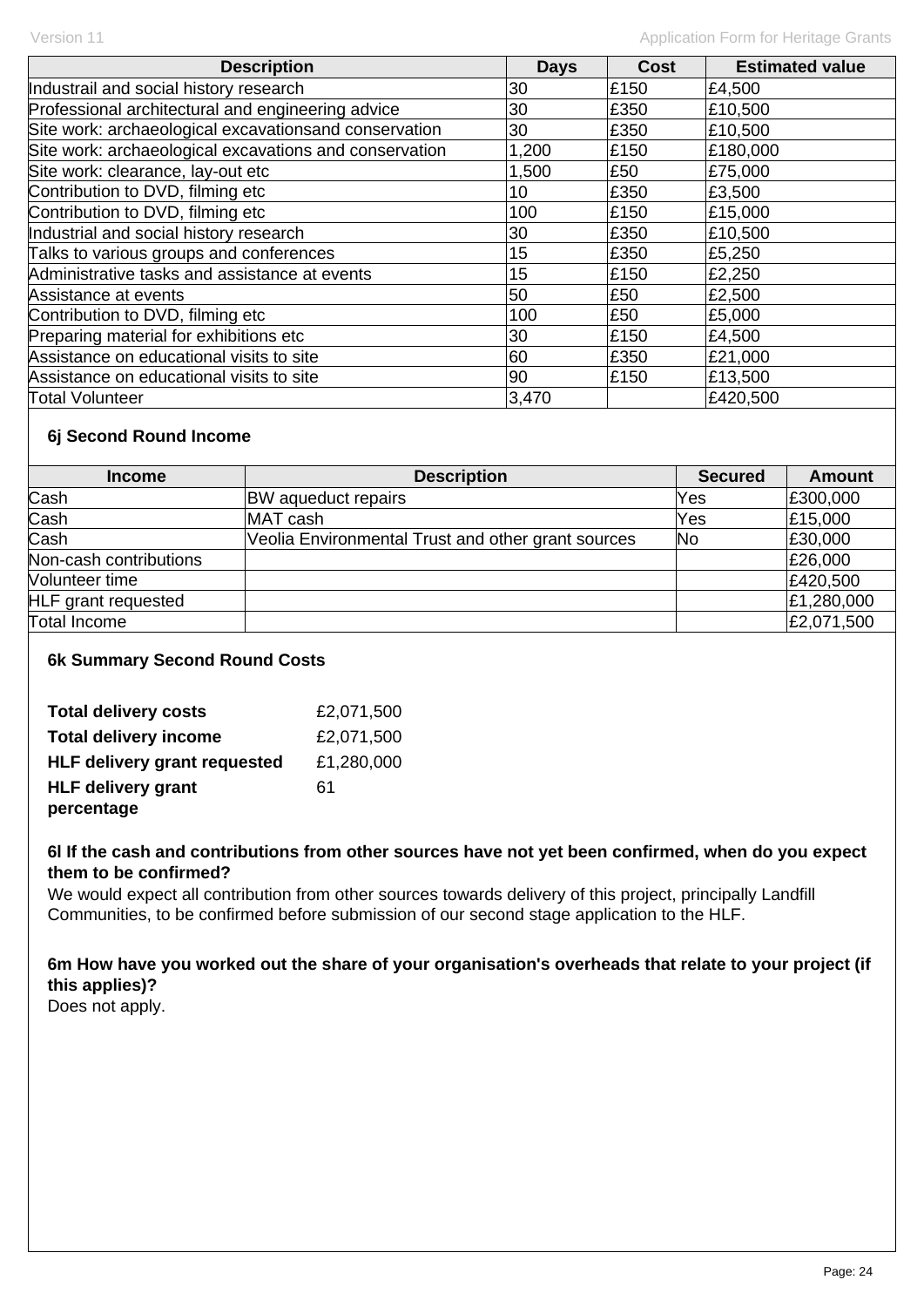## **Section Seven - After the Project Ends**

### **7a How will you make sure your project is financially secure in the long term, including meeting maintenance costs?**

The Canal & River Trust will have a duty to maintain the waterway and canal infrastructure and in amenity aspects will be assited by volunteers. This includes surveys required to assets and any works recommended as a priority by such survey work. Maintenance costs at Mellor Mill are envisaged to be low. Most work will be carried out by volunteers.

The transition of British Waterways to become a charitable organisation will enable the Canal & River Trust to undertake a wider range of fundraising activity. Marple is a key destination on the waterway network and its attractiveness will be improved significantly through the project; this means that it is likely to be an area where active fundraising takes place. All funds raised will be spent on future maintenance. These funds will be in addition to the contract established between the Trust and the Government and also the current income received from our property portfolio, enabling a smooth transition between sectors.

Mellor Archaeological Trust has a good record of fund-raising. Income to the proposed Mellor Mill Trust will come from sales of booklets etc, contributions of Friends, events. Ways will be found to continue access to digital on-line facilities with necessary generation of income.

A Total Environment approach will be taken for some aspects of the environmental maintenance requirements and these will be outlined in much further detail at the second stage. This approach has emerged as a key delivery mechanism for high quality environments taking into account the current decline in public funding available.

### **7b What are the main risks facing the project after it has been completed and how will you manage those risks?**

| <b>Risk</b>                               | How<br>likely is<br>the<br>event? | How<br><b>Serious</b><br>would the<br>effect be? | <b>Consequence</b>                                                                                   | Action you will take to help<br>prevent the risk                                                                                                                                                                               | Who is<br>responsible for<br>dealing with<br>the risk? |
|-------------------------------------------|-----------------------------------|--------------------------------------------------|------------------------------------------------------------------------------------------------------|--------------------------------------------------------------------------------------------------------------------------------------------------------------------------------------------------------------------------------|--------------------------------------------------------|
| Closure of<br> canal to<br>navigation     | LOW                               | High                                             | No Boats.                                                                                            | Continue maintenance which<br>focuses on securing sustainable<br>navigation.                                                                                                                                                   | <b>British</b><br>Wateways                             |
| Maintaining<br>volunteer<br>engagement.   | Medium                            | High                                             | <b>Return to current</b><br>state of low/medium<br>active engagement<br>and reduced<br>maintenance   | Maintain strong links with Marple<br>Civic Society, Locks Society and<br>other voluntary organisations.<br>Promote canal adoption scheme to<br>foster long term engagement.<br>Strong promotion of volunteer<br>opportunities. | Project<br>Management<br>Board                         |
| Changes at<br>Roman Lakes<br>Leisure Park | Low                               | Medium                                           | Possible lack of daily<br>oversight; loss of<br>exhibition area; loss<br>of facilities for visitors. | Seek alternative arrangements.                                                                                                                                                                                                 | MAT and<br>volunteers                                  |
| Vandalism                                 | Low                               | Low                                              | Deterioration of<br>appearance of site.                                                              | Security when on site; secure<br>buy-in of local residents.                                                                                                                                                                    | Project<br>Management<br><b>Board</b>                  |

### **7c How will you evaluate the success of the aims of your project (as set out in section three)?**  Not required for First Stage Application.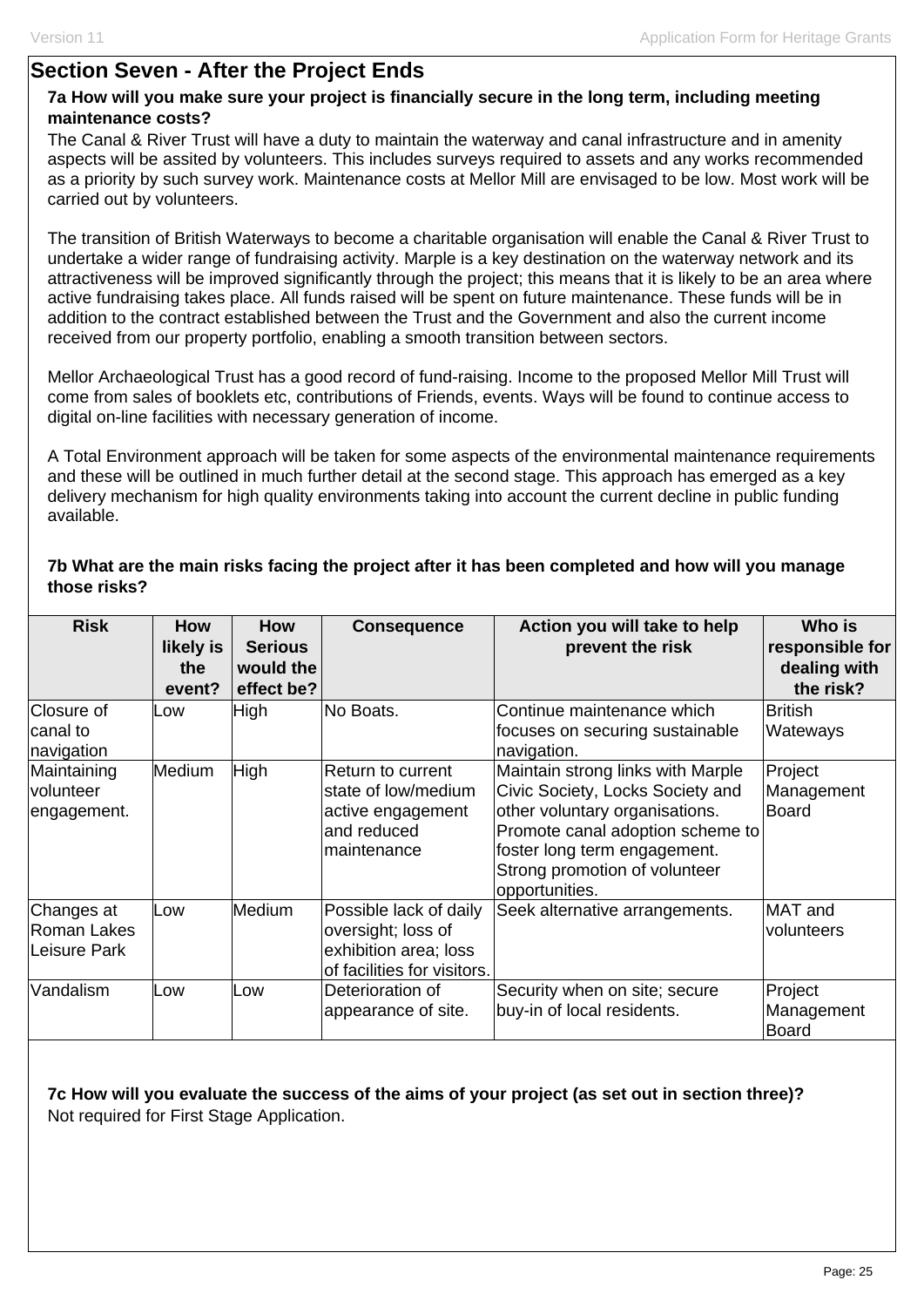# **Additional Information**

### **Information about your organisation**

**This part of the form aims to collect the information we need to report on funding. We will not use this information to assess your application.**

**If your organisation will specifically benefit a particular group or groups of people, tell us which groups by ticking all relevant boxes below.** 

**If your organisation represents a wide range of people and does not specifically represent any particular group, tick this box only.**  $\checkmark$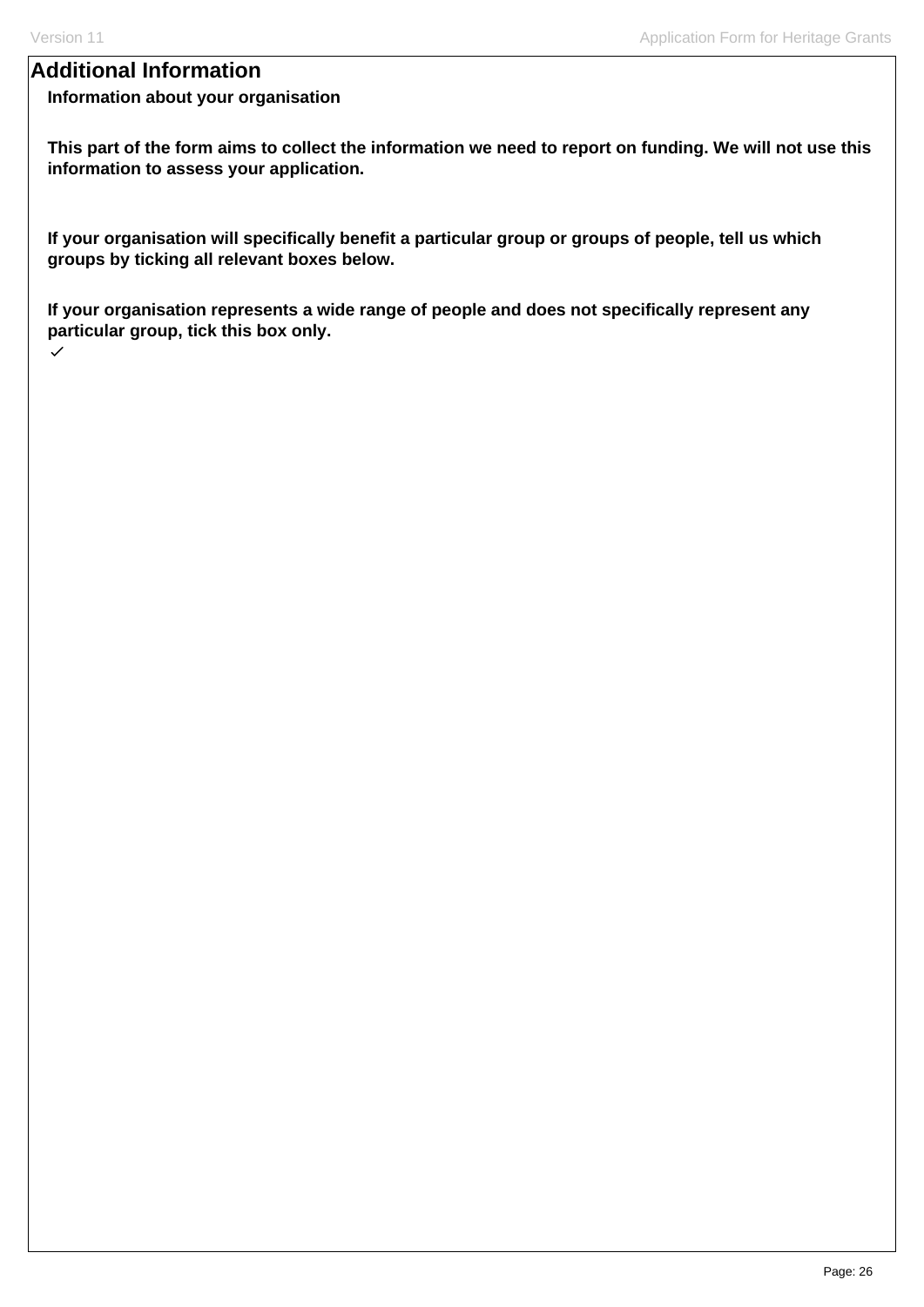## **Declaration**

### **Freedom of Information**

**We have a duty to keep to the Freedom of Information Act 2000 and the Freedom of Information (Scotland) Act 2002 in Scotland. When you sign the declaration at the end of the application form, you are confirming that you have no objection to us releasing sections 2 to 4 of this form to anyone who asks to see them (this does not include any supporting documents). If there is any information in sections 2 to 4 of the form that you don't want made publicly available, please say this in the space provided and explain your reasons. We will take these into account when we respond to any request for access to those sections. Otherwise, we will release sections 2 to 4 to the public if asked. We may also be asked to release other information contained elsewhere in the form and we will respond to these requests after taking account of your rights and expectations under the Freedom of Information Act 2000, Data Protection Act 1998 and the Freedom of Information (Scotland) Act 2002 in Scotland. In those cases, we will always consult you first.**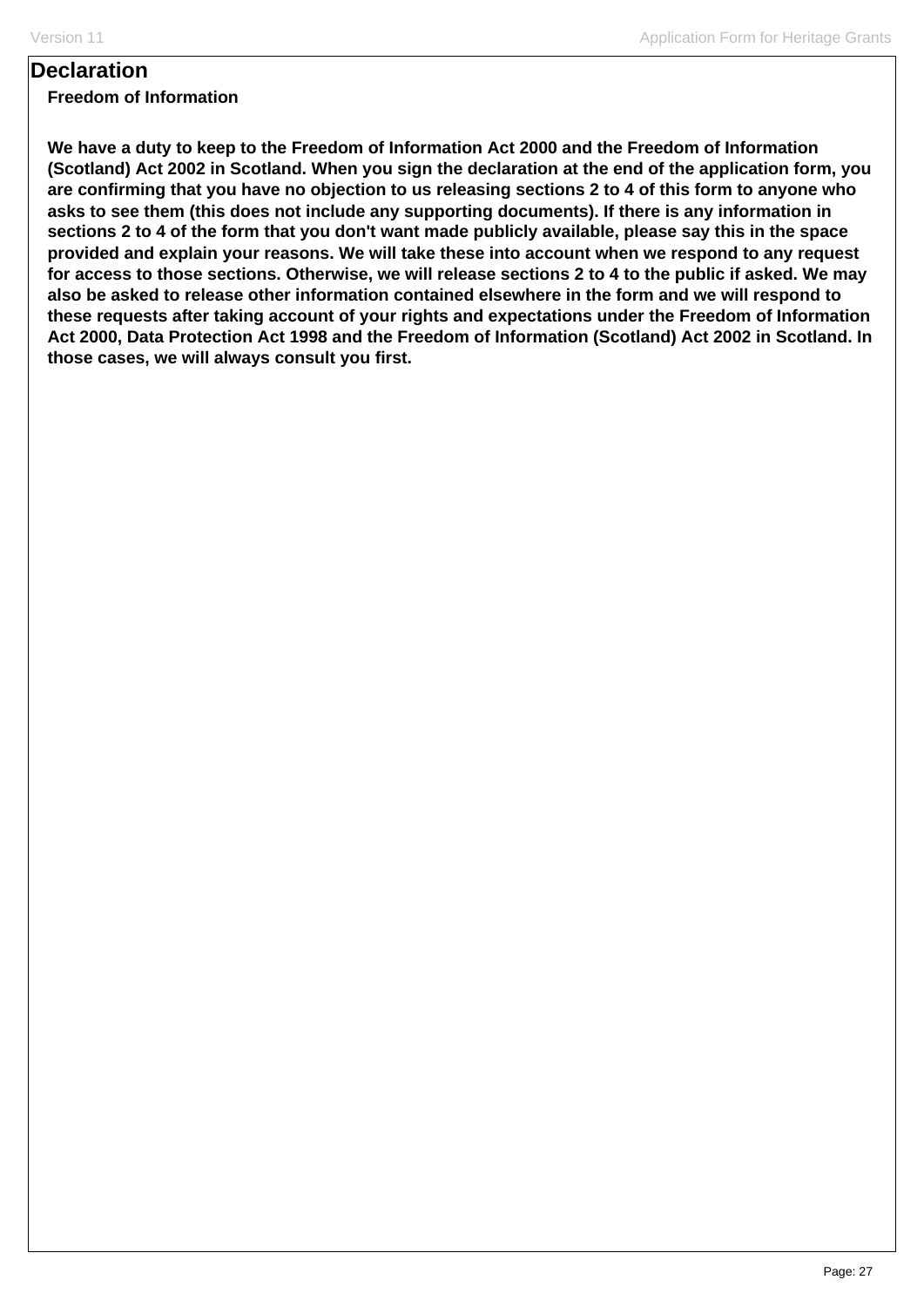#### **Terms of Grant**

**You must read the standard terms of grant that apply to all our grant awards in this grant programme. These can be read on our website. By signing the declaration below, you are confirming, on behalf of the organisation that you represent, that you accept these terms, unless we choose to draft a contract which is specific for your project.** 

**If more than one organisation is applying to us for a grant, the same declaration must be signed by somebody on behalf of each organisation. By signing the declaration, each organisation accepts responsibility if the other fails to keep the terms of the grant.** 

### **Declaration**

**Please be aware that you are making this application at your own risk and we cannot be responsible to anybody for any loss, damage or costs arising directly or indirectly from this application.** 

**I have read, understand and accept the notes (including the standard terms of the grant) that came with this application form I understand and agree to you using and publishing the information in this application. I agree that you can check the information in it and any supporting documents with other people and organisations.** 

**The project, and my organisation's role in it, falls within my organisation's powers and purposes.** 

**My organisation has the power to accept a grant, under your terms, and the power to pay back the grant if the terms are not being met.** 

**I understand that any misleading statements (whether deliberate or accidental) I give at any point during the application process, or any information I knowingly withhold, could mean my organisation's application is not valid, in which case you will cancel the grant and claim back the money we have received, stop assessing and return the application, or withdraw any grant you offered my organisation.** 

**The project has not yet started and will not do so until my organisation receives permission from you.** 

**I accept that you may make the information contained in this form available to members of the public who ask to see it under the Freedom of Information Act 2000 and the Freedom of Information (Scotland) Act 2002 in Scotland. I understand that you will treat this information in line with the Data Protection Act 1998, the Freedom of Information Act 2000 and the Freedom of Information (Scotland) Act 2002 in Scotland, and that, unless I have said otherwise, you will make sections 2 and 3 of this form available to the public if you are asked to (this does not include any supporting documents). I understand that you will take account of any objection we make to you releasing the information contained in sections 2 and 3 or elsewhere in the form. I accept that you have responsibilities under the Data Protection Act 1998, the Freedom of Information Act 2000 and the Freedom of Information (Scotland) Act 2002 in Scotland (which may mean you have a duty to make the information available even if I have objected to this) and I agree that you will not be held responsible for any loss or damage we may suffer as a result of you meeting those responsibilities in line with the law. I agree that any personal data supplied on this form (or otherwise) by my organisation will be used in accordance with the Data Protection Act 1998, and the Data Protection statement in the Introduction and Help Notes.** 

**I am authorised to put forward this application on behalf of my organisation and to sign this declaration.** 

**On behalf of my organisation, I agree that if we receive any grant from you for our project, we will keep to the standard terms of grant and any further terms and conditions set out in the grant notification letter. The only exception to this will be if you decide to draft a contract specifically adapted for our project, in which case you will tell us about this in the grant notification letter. We (Heritage Lottery Fund) will take your signature (or signatures) on this form as confirmation that you:** 

**Have understood we have legal responsibilities under the Data Protection Act 1998, the Freedom of Information Act 2000 and the Freedom of Information (Scotland) Act 2002 in Scotland.** 

**Accept that we will not be responsible for any loss or damage you suffer as a result of us meeting these legal responsibilities.**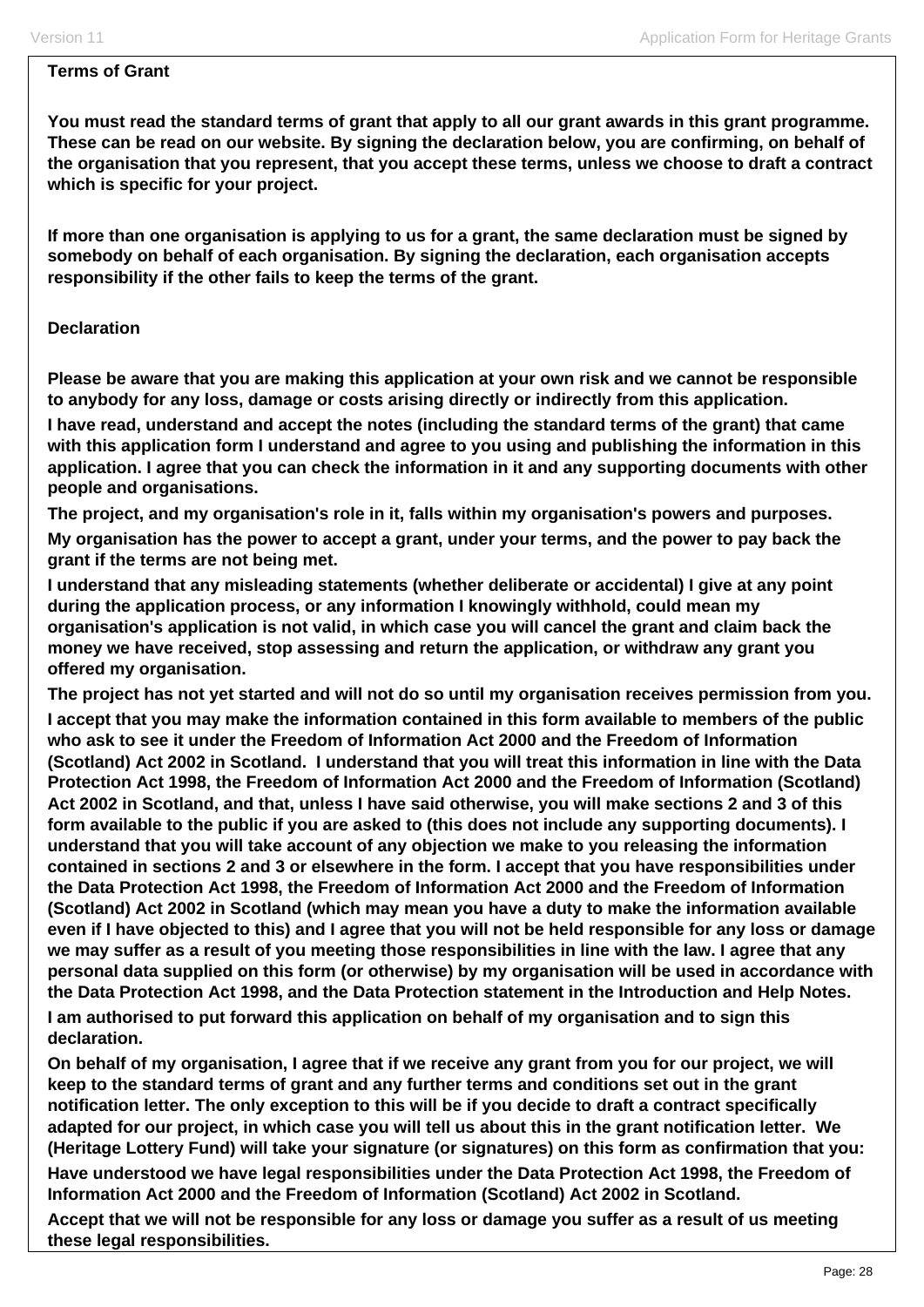**The person signing this declaration must be different from the person named as the contact under question 1c and must have the authority to do so (for example, the chief executive, director, chairperson, vice chairperson, secretary or treasurer of your organisation).**

**If your project involves a partnership, the lead partner's authorised person should sign this on behalf of the partnership. If your project involves work to a building, piece of land or heritage item, the owner must also sign this Declaration if they are not the lead partner.** 

| Signature:                   |  |
|------------------------------|--|
| Name (please print):         |  |
| <b>Job Title:</b>            |  |
| <b>Name of Organisation:</b> |  |
| Date:                        |  |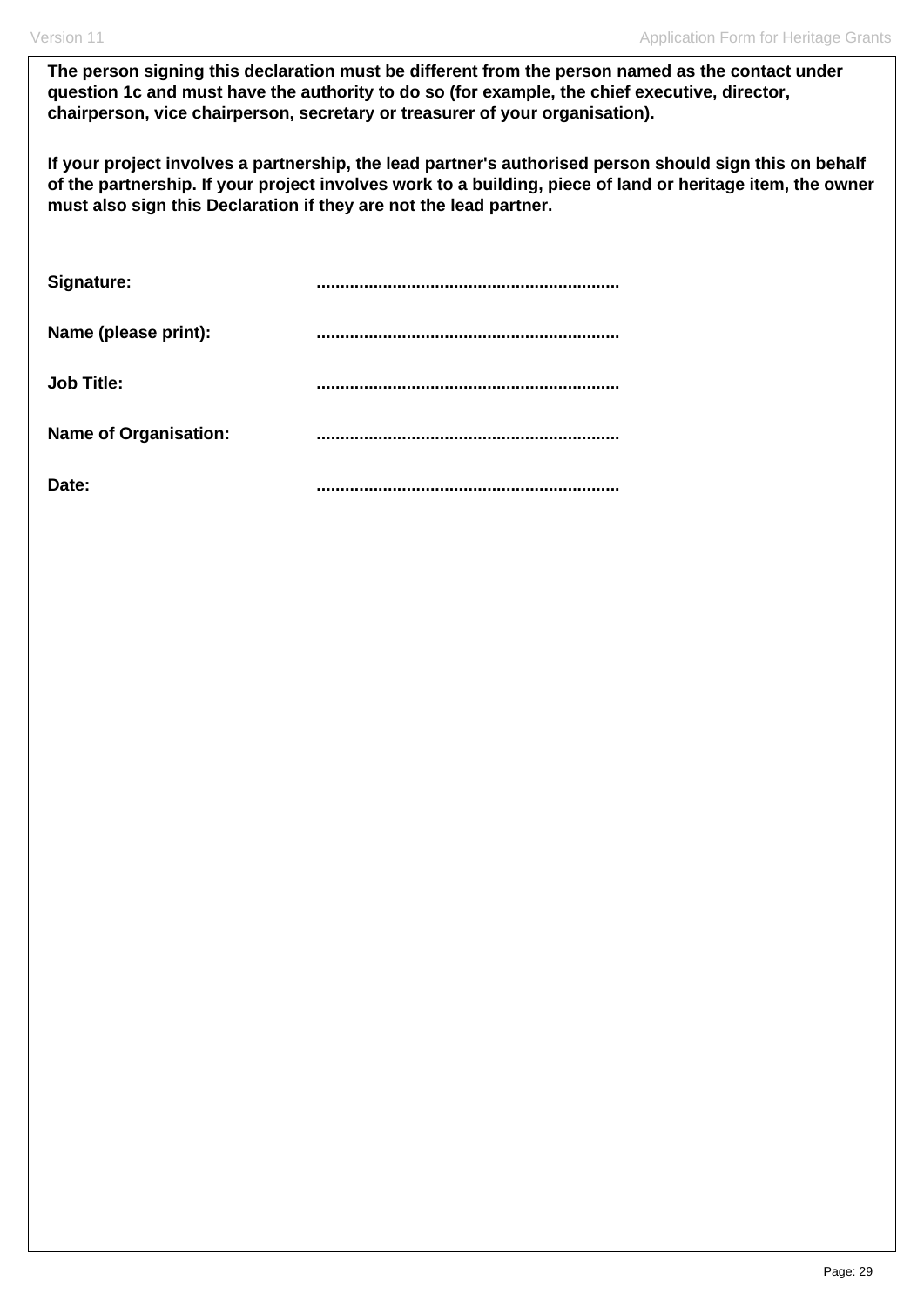# **Supporting Documents**

**Documents you must send with your application**

**If you will be sending documents to us as a hard copy, send them with your signed declaration and number them as numbered below.** 

**Please tell us using the drop downs how you will send the supporting documents.** 

**1. Copy of your organisation's constitution (formal rules), unless you are a public organisation. This must include: a) The name and aims of your organisation. b) A statement which prevents your organisation from distributing income or property to its members during its lifetime. c) A statement which confirms that if your organisation is wound up or dissolves, the organisation's assets will be distributed to another charitable or not-for-profit organisation and not to the organisation's members. d) The date when the constitution was adopted.e) The signature of your chairperson (or other suitable person).If you have sent a copy of your constitution with a previous grant application (not before April 2008) and no changes have been made to it, you do not need to send it again.**  Electronic

**2. For joint applications - a copy of your partnership agreement signed by everyone involved which sets out how the project will be managed. Electronic** 

**3. A copy of your organisation's accounts for the last financial year**  Hard copy

**4. Copies of deeds, leases, mortgages or other proof of ownership if your project involves work to land, buildings or heritage items**  Electronic

**5. A small selection of visual aids that you consider will help illustrate your project, for example, drawings and photographs**  Electronic

**6. A signed original copy of the declaration**  Hard copy

**7. Detailed timetable for the development phase to the second round application**  Electronic

**8. Briefs for development work**  Electronic

**9. Job descriptions for new posts to be filled during the development phase**  Does not apply